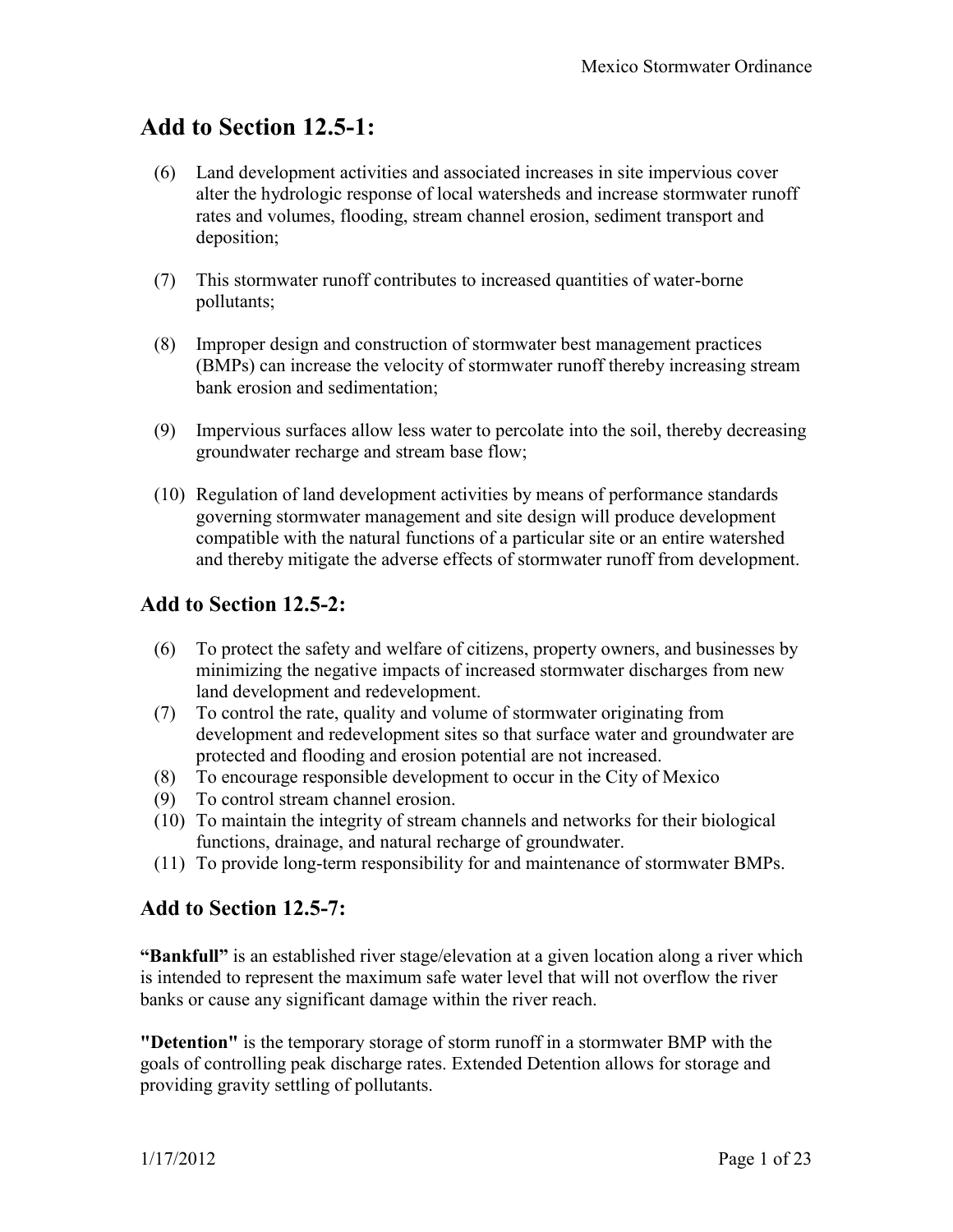**"Indigenous Vegetation"** means any species that was present in Missouri prior to European Settlement or any plant identified as native or indigenous on lists maintained by agencies such as the Missouri Department of Conservation or United States Department of Agriculture.

**"Infill Development"** means land development that occurs within designated areas based on local land use, watershed, and/or utility plans where the surrounding area is generally developed, and where the site or area is vacant.

**"Infiltration Facility"** means any structure or device designed to infiltrate retained water to the subsurface. These facilities may be above grade or below grade.

**"Maintenance Agreement"** is a legally recorded document that acts as a property deed restriction, and that provides for long-term maintenance of stormwater BMPs.

**"Managed Lawn Areas"** means any area greater than one thousand (1,000) square feet where the vegetative ground cover is maintained at a uniform height of less than 5 inches.

**"Mexico Stormwater Design Manual"** means the engineering and/or project review document maintained by Mexico Public Works containing technical standards and specifications, policies, procedures, and other materials deemed appropriate to assist with compliance with the provisions of this ordinance.

**"Ordinary High Water Mark"** – That line on the shore established by the fluctuations of water and indicated by physical characteristics such as a clear natural line impressed on the bank, shelving, changes in the character of soil, destruction of terrestrial vegetation, the presence of litter or debris, or other appropriate means that consider the characteristics of the surrounding area.

**"Off-Site Facility"** means a stormwater BMP located outside the subject property boundary described in the permit application for land development activity.

**"On-Site Facility"** means a stormwater BMP located within the subject property boundary described in the permit application for land development activity.

**"Recharge"** means the replenishment of underground water reserves.

"Redevelopment" means a site that has previously been built on with structures and or impervious areas, and additional improvements are proposed, or demolition of the existing improvements and new improvements are proposed.

**"Riparian Zone / Riparian Buffer"** is the land adjacent to streams, rivers, and lakes that actively interfaces with the waterbody through physical and chemical processes. Riparian zones filter nutrients and sediments, increase streambank stability, and provide shade that reduces stream temperatures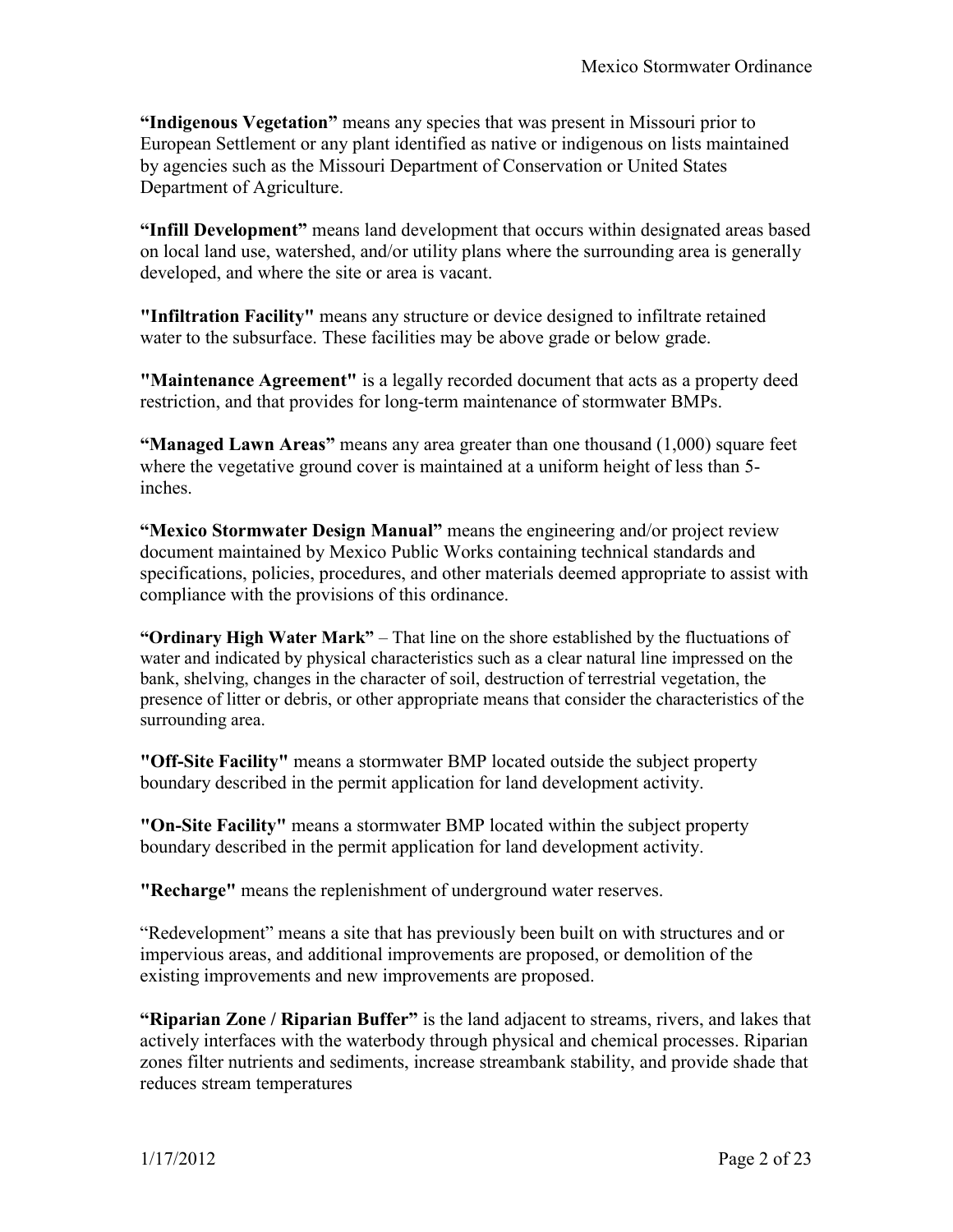**"Runoff Reduction"** is defined as the total annual runoff volume reduced through canopy interception, soil infiltration, evaporation, transpiration, rainfall harvesting engineered infiltration or extended filtration.

**"Sensitive Area"** means areas containing features that are of critical importance to the protection of ecological or environmental resources, and include bluffs, springs, and wetlands.

**"Stormwater Management"** means the use of structural or non-structural practices that are designed to reduce stormwater runoff pollutant loads, discharge volumes, peak flow discharge rates and detrimental changes in stream temperature that affect water quality and habitat.

**"Stormwater Retrofit"** means a stormwater BMP designed for an existing development site that previously had either no stormwater BMP in place or a practice inadequate to meet the stormwater management requirements of the site.

**"Streams"** Perennial and intermittent watercourses identified through site inspection and United States Geological Survey (USGS) maps and further defined as follows:

Solid blue lines on the United States Geological Survey seven and one-half minutes series topographical map and have a drainage area of greater than 50 acres, dashed blue lines on the United States Geological Survey seven and onehalf minutes series topographical map and have a drainage area of greater than 50 acres, and natural channels which are not shown on the United States Geological Survey seven and one-half minutes series topographical map as either blue or dashed blue lines but which have drainage areas of greater than 50 acres.

**"Water Quality Volume (WQv)"** means the storage needed to capture and treat 90% of the runoff from a storm that produces the average annual stormwater runoff volume.

**"Watershed Management Plan"** means a document, usually developed cooperatively by government agencies and other stakeholders, to protect, restore, and/or otherwise manage the water resources within a particular watershed or subwatershed. The plan commonly identifies threats, sources of impairment, institutional issues, and technical and programmatic solutions or projects to protect and/or restore water resources.

# **Add to: Article II. Plan Submittal/Review Requirements**

## **Append to 12.5-26 COORDINATION WITH OTHER APPROVALS AND PERMITS**

**(4)** *Stormwater Measures within Designated Flood Hazard Areas:* Construction of stormwater measures or facilities within a Federal Emergency Management Agency (FEMA) designated floodplain or floodway shall be avoided to the extent possible. When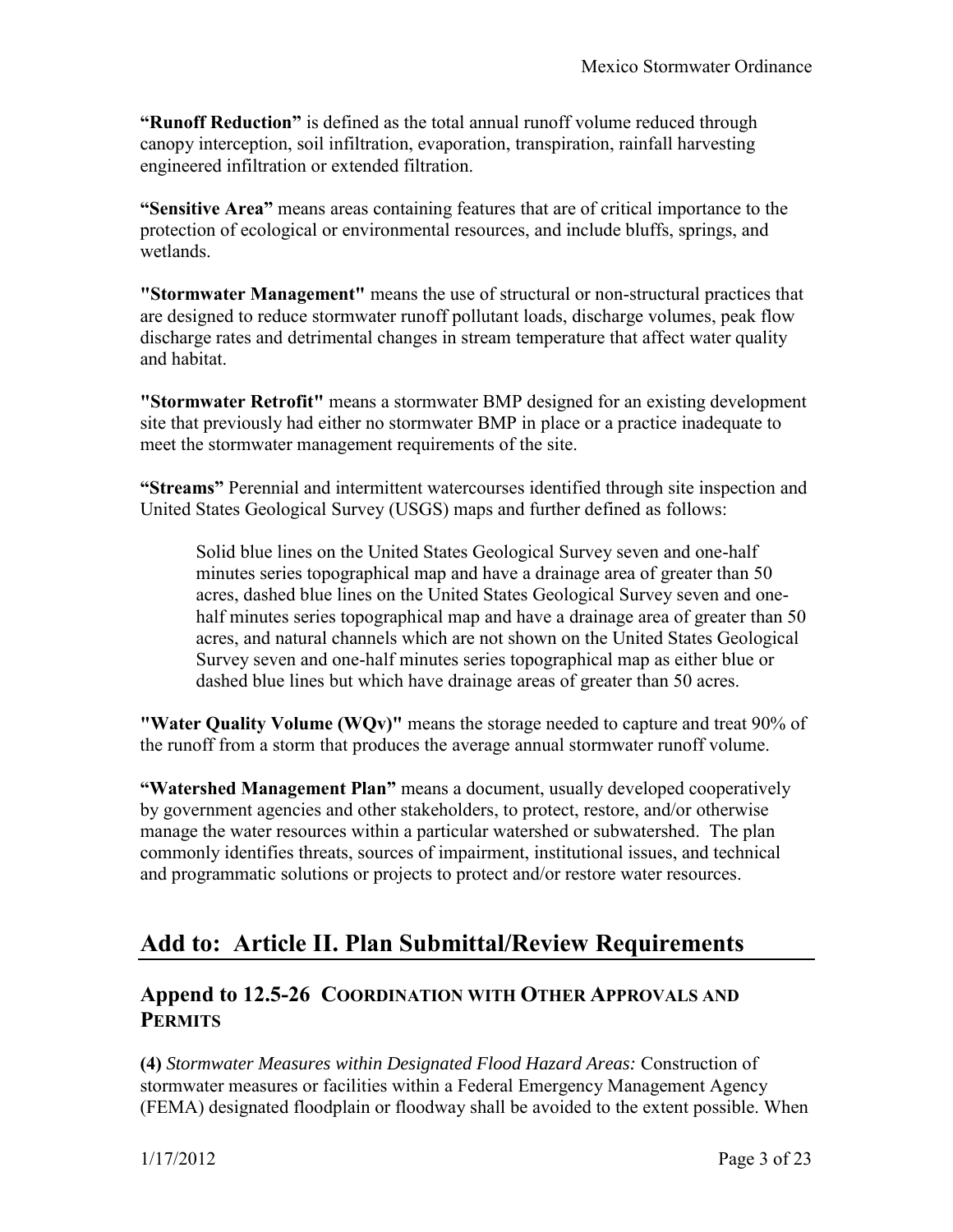this is unavoidable, all stormwater BMP construction shall be in compliance with all applicable requirements of the Floodplain Management Ordinance in Chapter 11, Article III, of the City Code.

### **12.5-27 PRE-APPLICATION MEETING DOCUMENTS**

All applicants shall participate in a pre-application meeting with the Public Works and Planning departments to discuss potential approaches for stormwater design and opportunities to use design techniques to reduce runoff rates, volumes, and pollutant loads. During the pre-application meeting, the applicant shall provide information regarding design considerations as outlined in Chapter 2 of the Mexico Stormwater Design Manual.

#### **12.5-28 PRELIMINARY STORMWATER MANAGEMENT PLAN**

- (1) **Plan Requirements:** After the pre-application review, the applicant shall prepare a preliminary stormwater management plan describing, in general, how stormwater runoff through and from the development will be treated and conveyed. Required information is provided in Chapter 2 of the Mexico Stormwater Design Manual.
- (2) **Maximize Use of Techniques to Reduce Runoff by Design:** The stormwater management preliminary plan shall utilize to the maximum extent practicable site planning and design technique that reduce runoff rates, volumes, and pollutant loads. Such techniques include, but are not limited to, minimization and/or disconnection of impervious surfaces; development design that reduces the rate and volume of runoff; restoration or enhancement of natural areas such as riparian areas, wetlands, and forests; and distributed practices that intercept and treat runoff from developed areas.
- (3) **Preliminary Plan Prior to Design Plan**: The preliminary stormwater management plan must be approved by Mexico Public Works prior to submission of a stormwater management design plan (as part of the construction or final site plan) for the entire development, or portions thereof. In addition, the applicant or his representative shall meet on-site with the Director prior to approval of the stormwater management construction plan for the purposes of verifying the conditions of the site and all receiving channels.

If the development is a subdivision, the preliminary stormwater management plan must be submitted with the preliminary plat.

### **12.5-29 CLEARING AND ROUGH GRADING**

If the developer/owner only desires to obtain a land disturbance permit for purposes of clearing and grading, they may do so upon approval of the preliminary plan, erosion and sediment control plan and a stormwater pollution prevention plan.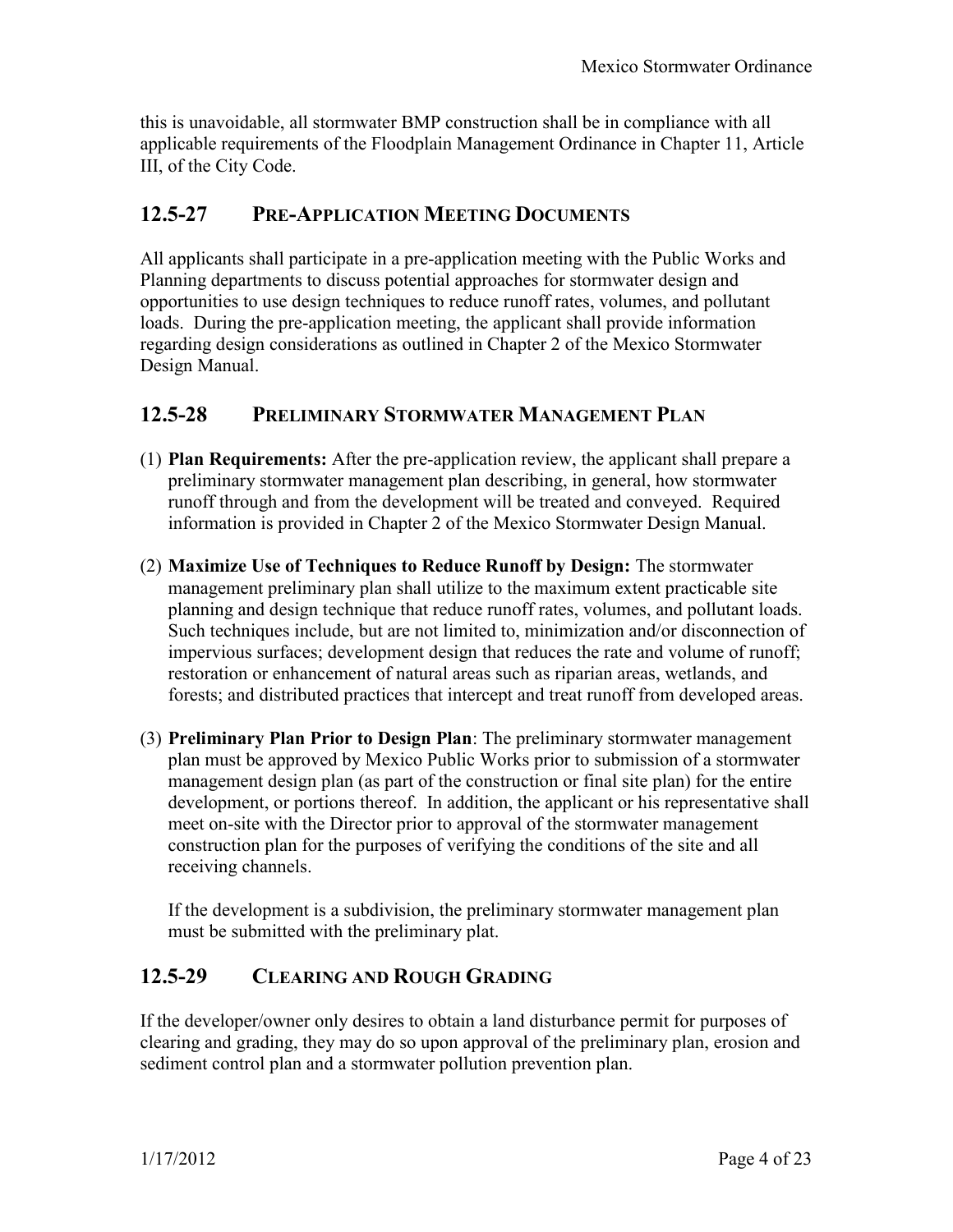## **12.5-30 STORMWATER MANAGEMENT CONSTRUCTION PLAN**

(1) **Submittal**: A stormwater management design plan containing all appropriate information as specified in this Ordinance and outlined in the Mexico Stormwater Design Manual Chapter 2 shall be submitted to the Director in conjunction with the, final development plan, final site plan, final subdivision construction plan, or any other land development plan subject to this ordinance.

(2) **Application Requirements:** The stormwater management design plan submittal shall contain:

- a completed application form provided by Mexico Public Works for any applicable permits as outlined in Section 8,
- $\bullet$  the fee(s) required by Section 8.6,
- a stormwater management construction plan that satisfies the requirements of this section and the Mexico Stormwater Design Manual,
- a stormwater facilities and/or BMP maintenance plan for the period of construction and for post construction.

(3) **Consistency between Preliminary Plans and Construction Plans:** A copy of the approved preliminary stormwater management plan shall be submitted with the construction plans. The Director shall check the construction plan for consistency with the preliminary plan.

(4) **Stormwater Management Design Plan Content:** The stormwater management design plan shall contain maps, charts, graphs, tables, photographs, narrative descriptions, explanations, calculations, citations to supporting references, a record of all major permit decisions, and other information as may be necessary for a complete review of the plan, and as specified in the Mexico Stormwater Design Manual.

#### **12.5-31 CONSTRUCTION PLAN REVIEW PROCEDURES**

(1) **Review Period:** A thirty (30) calendar day review period begins on the day the complete stormwater management construction plan is accepted for review by Mexico Public Works. During the thirty (30) day review period, Mexico Public Works shall either approve or disapprove the plan and communicate the decision to the applicant in writing. Approval or denial shall be based on the plan's compliance with this Ordinance and the Mexico Stormwater Design Manual. Within thirty (30) days after receiving an application, the City shall, in writing:

- A. approve the permit application; or
- B. approve the permit application subject to such reasonable conditions as may be necessary to secure substantially the objectives of this regulation, and issue the permit subject to these conditions; or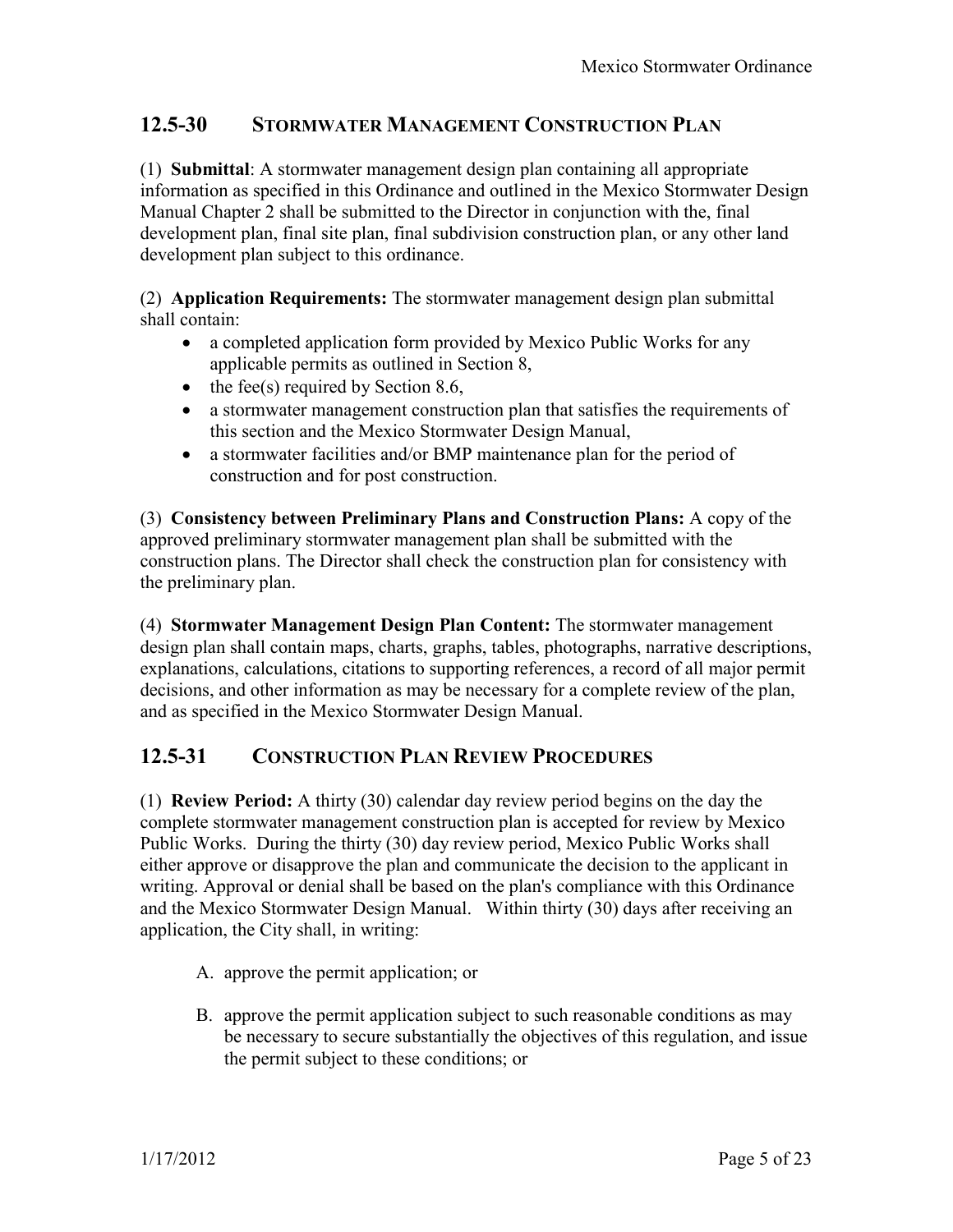C. disapprove the permit application, indicating in general the deficiencies and the procedure for submitting a revised application and/or submission.

(2) **Modifications Needed for Approval:** In cases where modifications are required to approve the plan, Mexico Public Works shall have an additional thirty (30) days to review the revised plan from the initial and any subsequent resubmission dates. If the plan is approved, one copy bearing certification of such approval shall be returned to the applicant. If the plan is disapproved, the applicant shall be notified in writing of the reasons.

(3) **Substantive Changes to Plan:** No substantive changes shall be made to an approved plan without review and written approval by the Director. The City may request additional data with a plan amendment as may be necessary for a complete review of the plan and to ensure that changes to the plan will comply with the requirements of this ordinance. This does not apply to the land disturbance plan, which may be changed as construction warrants.

(4) **Expiration of Plan Approval:** The stormwater management construction plan's approval expires two years from the date of approval unless work has begun on the site or an extension request from the owner or design engineer has been received by the Director. If the stormwater management construction plan approval expires and is not granted an extension, the applicant shall file with the Director for renewal of the stormwater management construction plan.

# **12.5-32 MAINTENANCE AGREEMENT AND PLANS**

Prior to approval by Mexico Public Works of a stormwater management construction plan, each owner shall submit a maintenance agreement and maintenance plan in accordance with the following:

- (1) **Responsible Party:** The owner shall be responsible for the operation and maintenance of such measures and shall pass such responsibility to any successor owner, unless such responsibility is accepted by the City.
- (2) **Requirement for Maintenance Agreement & Plan:** If a stormwater management construction plan requires structural or nonstructural measures, the owner shall execute a stormwater maintenance agreement prior to Mexico Public Works granting final approval for the plan, or any plan of development or other development for which a permit is required under this Ordinance. The agreement shall be recorded in the office of the Audrain County Recorder of Deeds and shall run with the land.
- (3) **Required Elements for Maintenance Agreement & Plan:** The stormwater maintenance agreement shall be in a form approved by the City, and shall, at a minimum: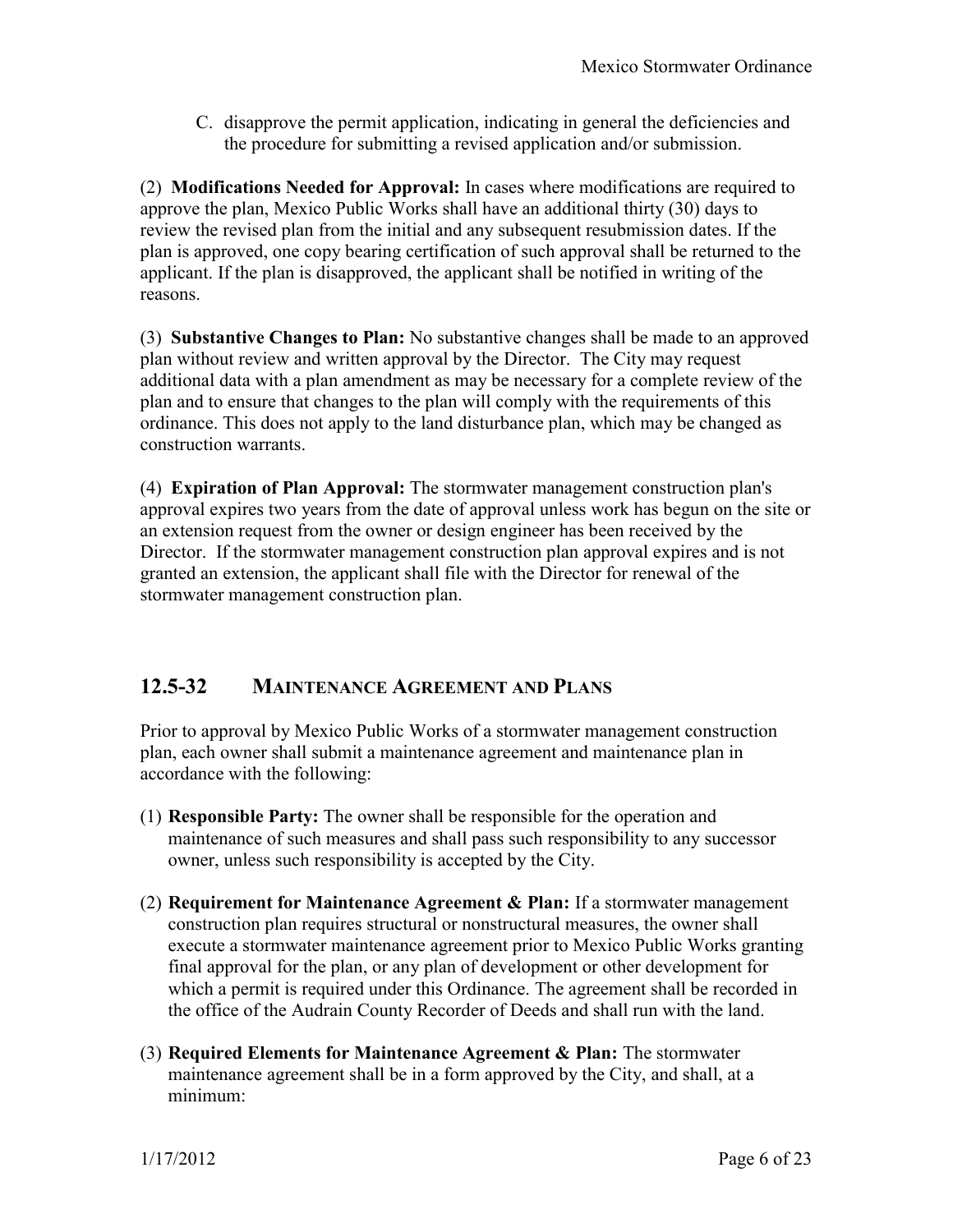- (a) **Designate Responsible Party:** Designate for the land development the owner, governmental agency, or other legally established entity (responsible party) which shall be permanently responsible for maintenance of the structural or nonstructural measures required by the plan.
- (b) **Pass Responsibility to Successors:** Pass the responsibility for such maintenance to successors in title.
- (c) **Right of Entry for Stormwater Authority**: Grant Mexico Public Works and its representatives the right of entry for the purposes of inspecting all stormwater facilities and BMPs at reasonable times and in a reasonable manner. This includes the right to enter a property when Mexico Public Works has a reasonable basis to believe that a violation of this Ordinance is occurring or has occurred and to enter when necessary for correction of a violation of this Ordinance.
- (d) **Maintenance Plan:** Ensure the continued performance of the maintenance obligations required by the plan and this ordinance through a maintenance plan (which may be an attachment to the actual maintenance agreement). The plan shall include a list of inspection and maintenance tasks, a schedule for routine inspection and maintenance, actions to be taken when maintenance is required, and other items listed in the Mexico Stormwater Design Manual.

# **Article III. Performance Criteria for Stormwater Management**

### **12.5-40 GENERAL STORMWATER MANAGEMENT CRITERIA**

- (1) **Compliance with Federal & State Regulations:** All stormwater facilities and conveyance systems shall be designed in compliance with all applicable state and federal laws and regulations, including the Federal Clean Water Act and all applicable erosion and sediment control, wetland and flood plain regulations.
- (2) **Protect Public Health, Safety & General Welfare:** The design of stormwater BMPs shall consider public health, safety, and general welfare. These considerations include, but are not limited to: preventing the flooding of structures; safe passage of vehicles on roadways; preventing standing water in facilities, manholes, inlets, and other structures in a manner that promotes breeding of mosquitoes; preventing attractive nuisance conditions and dangerous conditions due to velocity or depth of water and/or access to orifices and drops; and preventing aesthetic nuisances due to excessive slopes, cuts and fills, and other conditions.
- (3) **Adherence to Mexico Stormwater Design Manual:** All stormwater facilities and BMPs shall be designed to the standards of the Mexico Stormwater Design Manual, unless a variance is granted or the applicant is exempt from such requirements. The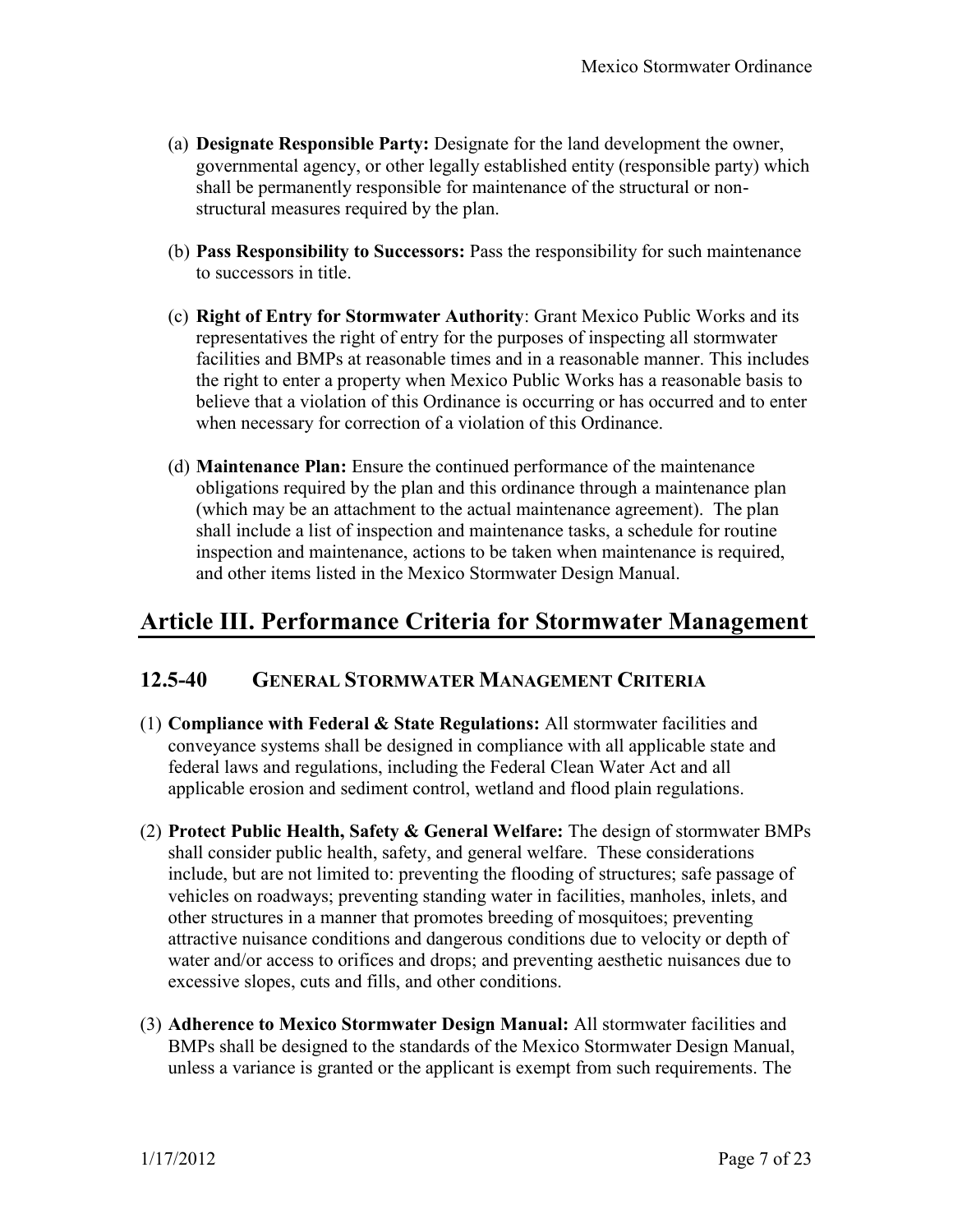Design Manual provides guidance for minimum requirements. A variance is not needed to exceed the requirements.

- (4) **Stormwater Authority Discretion:** If hydrologic, geologic, topographic, or land use conditions warrant greater control than that provided by the minimum control requirements, the Director may impose additional requirements prior to the approval of the preliminary stormwater management plans, as deemed reasonable and necessary to control the volume, timing, rate and/or quality of runoff. The Director may restrict the use of certain stormwater BMPs, require additional pretreatment, and/or require a post-construction stormwater pollution prevention plan in certain circumstances. These include, but are not limited to: stormwater generated from stormwater hotspots, stormwater discharges that are conveyed with non-stormwater discharges, or areas where geologic conditions are conducive to groundwater contamination.
- (5) **Hydrologic Computation Assumptions:** Hydrologic parameters shall reflect the ultimate land development and shall be used in all engineering calculations. All predevelopment calculations shall consider woods and fields to be in good condition, regardless of actual conditions at the time of application.
- (6) **Location of Stormwater Facilities on Lots:** Stormwater facilities within residential subdivisions that serve multiple lots and/or a combination of lots and roadways shall be on a lot owned and maintained by an entity of common ownership, unless an alternative arrangement is approved by the Director. Stormwater practices located on individual lots shall be placed within an easement and either maintained by the lot owner or maintained by an entity of common ownership.

# **12.5-41 ENGINEERED SYSTEMS**

- (1) **Replicating Pre-Development Hydrology:** Stormwater management designs shall preserve the natural hydrologic functions, stream channel characteristics, and groundwater recharge of the pre-developed site as outlined in the Mexico Stormwater Design Manual and to the maximum extent practical. This shall be accomplished by treating runoff at the source, disconnecting impervious surfaces, preserving or enhancing natural flow paths and vegetative cover, preserving or enhancing natural open spaces and riparian areas, and other measures that replicate pre-development hydrologic conditions. The Director shall exercise discretion in the application of this standard, especially in cases of infill development, redevelopment, or other unique circumstances.
- (2) **Overland Flood Routes:** Overland flood routing paths shall be used to convey stormwater runoff from the 100-year storm event to an adequate receiving water resource or stormwater BMP such that the runoff is contained within the drainage easement for the flood routing path and does not cause flooding of buildings or related structures. The peak 100-year water surface elevation along flood routing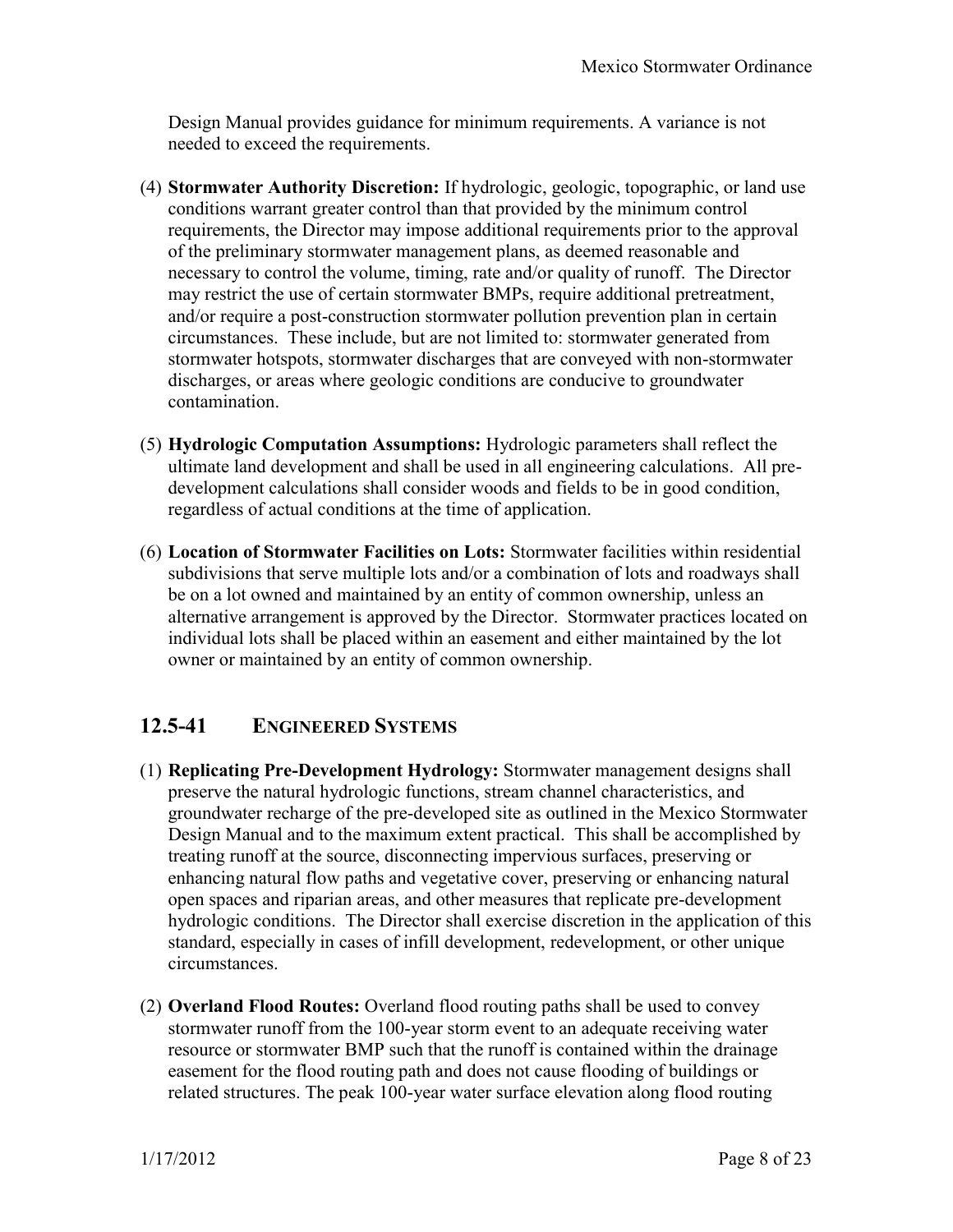paths shall be at least one foot below the finished grade elevation at the structure. When designing the flood routing paths, the conveyance capacity of the site's storm sewers shall be taken into consideration.

- (3) **Velocity Dissipation:** Velocity dissipation devices shall be placed at discharge locations of the stormwater conveyance system and along the length of any outfall to provide non-erosive flow velocity from the structure to an adequate receiving stream or channel so that the natural physical and biological characteristics and functions of the receiving stream are maintained and protected.
- (4) **Discharges to Adjacent Property:** Concentrated discharges from the stormwater conveyance system or stormwater best management practices shall not be discharged onto adjacent property without adequate conveyance in a natural stream or storm sewer system. Drainage easements are required where stormwater discharges must cross an adjacent or off-site property before reaching an adequate conveyance.
- (5) **Flow toward streets:** In order to have sufficient traffic safety, **a**ny concentration of surface flow in excess of two (2) cubic feet per second (cfs) for the ten-year frequency rain shall be intercepted before reaching the street right-of-way and shall be carried by a storm drain to connect with a drainage structure at the low point in the street right-of-way or to discharge to a watercourse, or be captured in a BMP.

## **12.5-42 NATURAL SYSTEMS/RIPARIAN BUFFERS**

(1) **Riparian Buffers:** Riparian buffers will be required as part of all new and redevelopment in the City of Mexico in order to promote the health, safety, comfort, and/or general welfare; conserve the values of property throughout the City; and lessen or avoid undue impact of stormwater runoff on adjoining properties and the environment. Buffers adjacent to stream systems provide numerous environmental protection and resource management benefits which can including: restoring and maintaining the chemical, physical and biological integrity of the water resources, removing pollutants delivered in urban storm water, reducing erosion and controlling sedimentation, stabilizing stream banks, providing infiltration of storm water runoff, maintaining the base flow of streams, contributing the organic matter that is a source of food and energy for the aquatic ecosystem, providing tree canopy to shade streams and promote desirable aquatic organisms, providing riparian wildlife habitat, furnishing scenic value and recreational opportunity, protecting the public from flooding, property damage and loss, and providing sustainable, natural vegetation. This section establishes minimum acceptable standards for the design of riparian buffers to protect the streams, wetlands, floodplains and riparian and aquatic ecosystems of the City of Mexico.

#### **A. Riparian Buffer Plan Requirements**

**1. General Plan Requirements.** All administrative surveys, plats, development plans, subdivision improvement plans and building permit site plans, shall set forth an informative, conceptual and schematic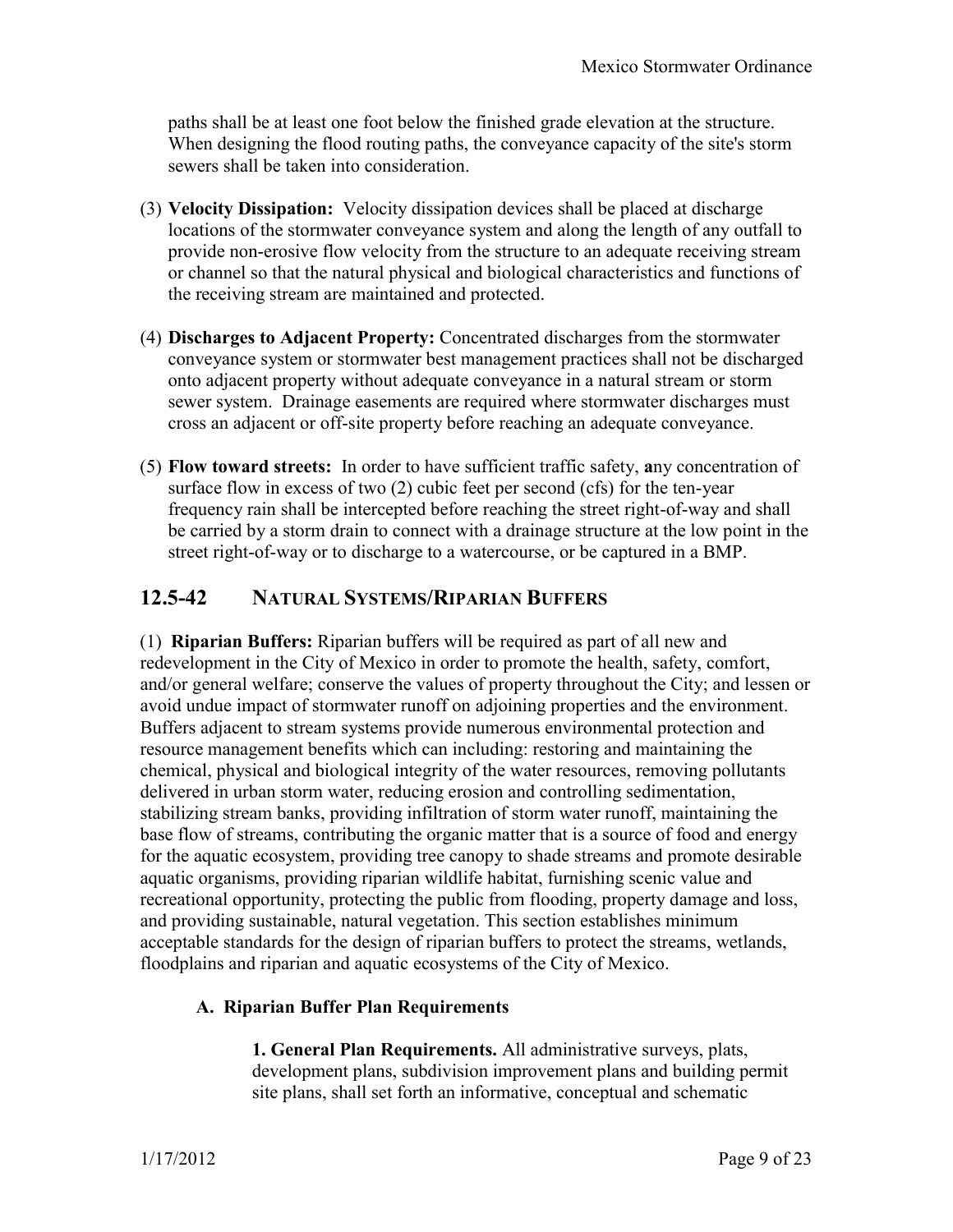representation of the proposed riparian buffers by means of maps, graphs, charts, or other written or drawn documents so as to enable the Director an opportunity to make a reasonably informed decision regarding the proposed activity.

**2. Specific Plan:** Riparian buffer plans shall contain the following information and shall be shown on one or more sheets as required by the Director:

- A site plan map at a minimum scale of 1"=200'.
- Map delineated and surveyed streams, springs, seeps, bodies of water, and wetlands (include a minimum of 200 feet into adjacent properties).
- Riparian buffer plans for an individual single family or two family dwelling or an administrative survey are not required to survey the features listed above.
- Delineated riparian buffers.
- Limits of the 100-year floodplain as shown on the adopted floodplain maps.

**B. Plan Submittal.** The buffer plan shall be submitted in conjunction with the required development permit application or land disturbance plan for any development, whichever is submitted first. The buffer must be clearly delineated on the site grading plan. Provide a note on the site grading and drainage plans or development site plan stating, "There shall be no clearing, grading, construction or disturbance of vegetation except as specifically approved by the Director."

**C. Temporary Boundary Markers.** Markers will be installed by the applicant prior to commencing clearing and grading operations and maintained throughout the applicant's development activities. The markers will be placed on the outside edge of the buffer zone prior to the start of any activity within 50-feet of the buffer or as shown on a land disturbance plan approved by the City. Markers shall be clearly visible and shall be spaced at a maximum of 100 feet. The markers shall be joined by marking tape or fencing. Orange construction fencing should be used to delineate the limits of the riparian buffer.

**D. Plan Preparation.** Riparian buffer plans, except for single family dwellings, or two family dwellings, shall be prepared by a professional surveyor, engineer or architect licensed to practice in the State of Missouri.

#### **E. Design Standards for Riparian Buffers**

**1. General.** An adequate buffer for a stream system shall consist of a predominantly undisturbed strip of land extending along both sides of a stream and their adjacent wetlands. The buffer width may be adjusted to include contiguous sensitive areas, such as steep slopes or erodible soils, where disturbance may adversely affect water quality, streams, wetlands,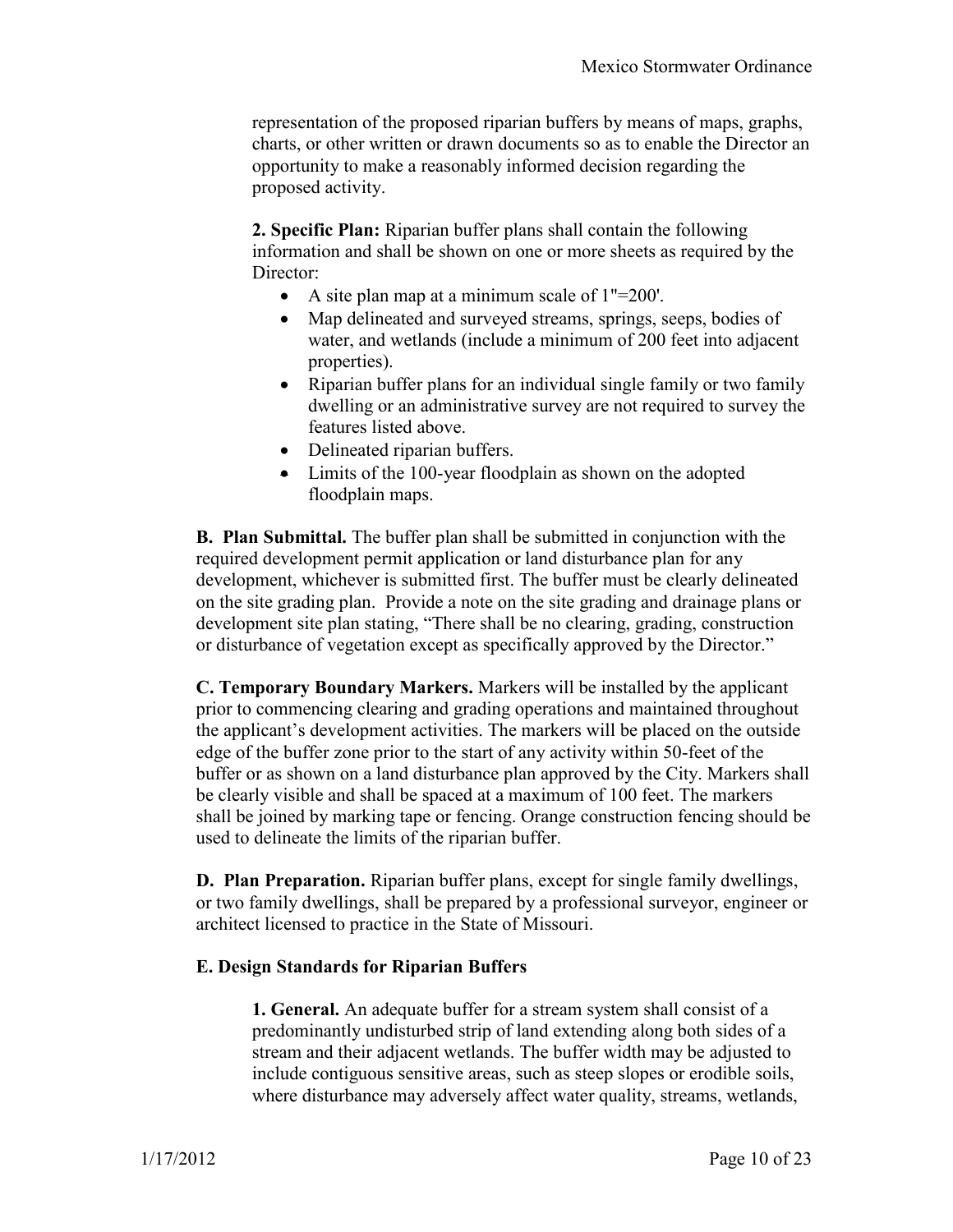or other water bodies. All specified riparian buffer widths are minimums and may be increased as specified in these regulations or on a voluntary basis by the property owner.

**2. Buffer Measurement.** The buffer shall begin and be measured from the ordinary high water mark of the channel during base flows.

**3. Minimum Buffer Width.** The required base width for all buffers shall be 30 feet or the width of the 100 year floodplain as shown on the City of Mexico Flood Insurance Rate Map, whichever is greater.

**4. No Buffer Required.** A riparian buffer shall not be required for portions of a stream that are less than 150 feet in length due to the stream having been previously enclosed within a pipe or box structure immediately upstream and downstream of the subject location. In such cases, said stream portion may be similarly enclosed in a pipe or box structure. Also, this article shall not be construed so as to prevent modifications to stream channels or wetlands if such modifications have been approved and permitted by a Federal Agency such as the U.S. Army Corps of Engineers.

**5. Riparian Buffer Averaging.** The riparian buffer width may be relaxed and the buffer permitted to become narrower at some points to allow for structures existing on the date of adoption of these regulations provided:

- The average width of the riparian buffer must meet the minimum requirement specified.
- There is no reduction in the width of the Streamside Zone
- No new structures are built in the 100-year floodplain. This does not restrict allowable uses in the streamside zone as defined below.

**7. Waivers and Variances**. The Director may grant a waiver for those projects or activities serving a public need, where no feasible alternative is available, or for projects where the repair and maintenance of public improvements is necessary, where avoidance and minimization of adverse impacts to wetlands and associated aquatic ecosystems have been addressed.

> a. Application. The applicant shall submit a written request for a waiver to the Director. The application shall include information specified by the Director and specific reasons justifying the variance and any other information necessary to evaluate the proposed variance request. The Director may require an alternatives analysis that clearly demonstrates that no other feasible alternatives exist and that minimal impact will occur as a result of the project or development.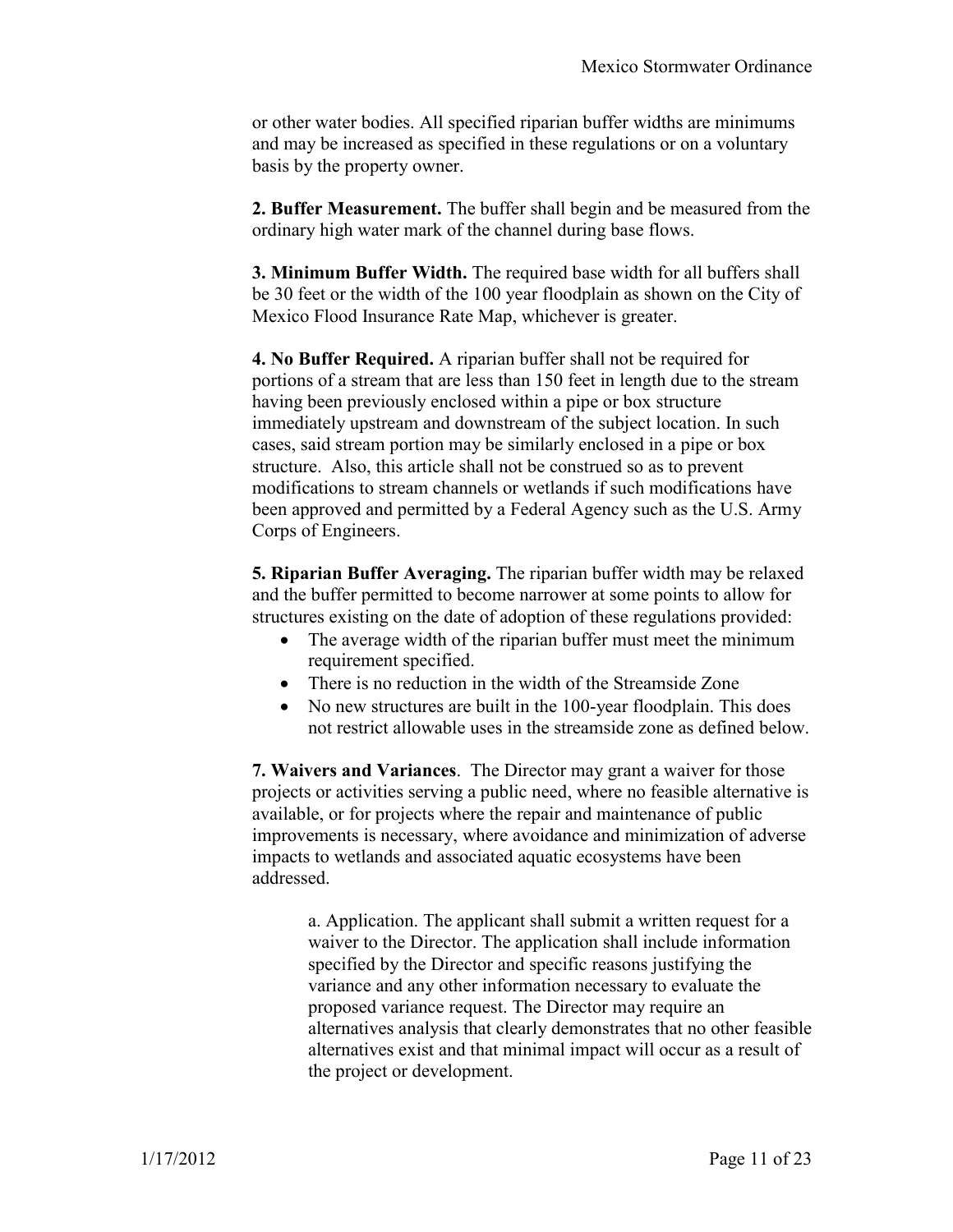b. Review by Director. Upon receipt of all application materials the shall have 20 working days from the date of the complete application in which to issue a decision. If during review of the application the Director requests additional information, then the time between when the request was made and when the information is submitted shall not count against the review period.

c. Other Variances. Where undue hardships or practical difficulties may result from strict compliance with this section, the developer may file a variance in accordance with Section 12.5-187.

#### **F. Two Zone Riparian Buffer System**

**1. Buffer Zones.** The riparian buffer shall be composed of two distinct zones, with each zone having its own set of allowable uses and vegetative targets as specified in this section.

| Table: Riparian Buffers |                                                                                                                                                                                         |             |                                                                                                                                                                                                |
|-------------------------|-----------------------------------------------------------------------------------------------------------------------------------------------------------------------------------------|-------------|------------------------------------------------------------------------------------------------------------------------------------------------------------------------------------------------|
| Streamside Zone         |                                                                                                                                                                                         | Outer Zone  |                                                                                                                                                                                                |
| Width                   | 20'                                                                                                                                                                                     | Width       | 10'                                                                                                                                                                                            |
| Vegetation              | Indigenous Vegetation                                                                                                                                                                   | Vegetation  | Managed lawns permissable                                                                                                                                                                      |
| <b>Uses</b>             | Flood control, permeable-<br>surfaced foot and bicycle paths,<br>road crossings, utility<br>crossings, stream or stream<br>bank restoration and restoration<br>of indigenous vegetation | <b>Uses</b> | All uses allowed in Streamside<br>Zone, hard surfaced biking/hiking<br>paths, detention/retention<br>structures, utility corridors,<br>stormwater BMPs, residential<br>yards, landscaped areas |
| Function                | Protect the physical and<br>ecological integrity of the<br>stream ecosystem                                                                                                             | Function    | Protect key components of the<br>stream, filter and slow velocity of<br>water runoff                                                                                                           |

#### **2. Streamside Zone**

The zone immediately adjacent to the stream, 20 feet in width.

a. Function. The function of the streamside zone is to protect the physical, biological and ecological integrity of the stream ecosystem. The vegetative target for the streamside zone is undisturbed indigenous vegetation.

b. Adjoining Wetlands. The streamside zone will begin and be measured as defined and extend away from the ordinary high water mark. Wetlands that adjoin the buffer shall be added to the buffer. There shall be a 15-foot buffer around any edge of the wetland that is not within the riparian buffer (inner or outer zone).

c. Allowable uses in the streamside zone: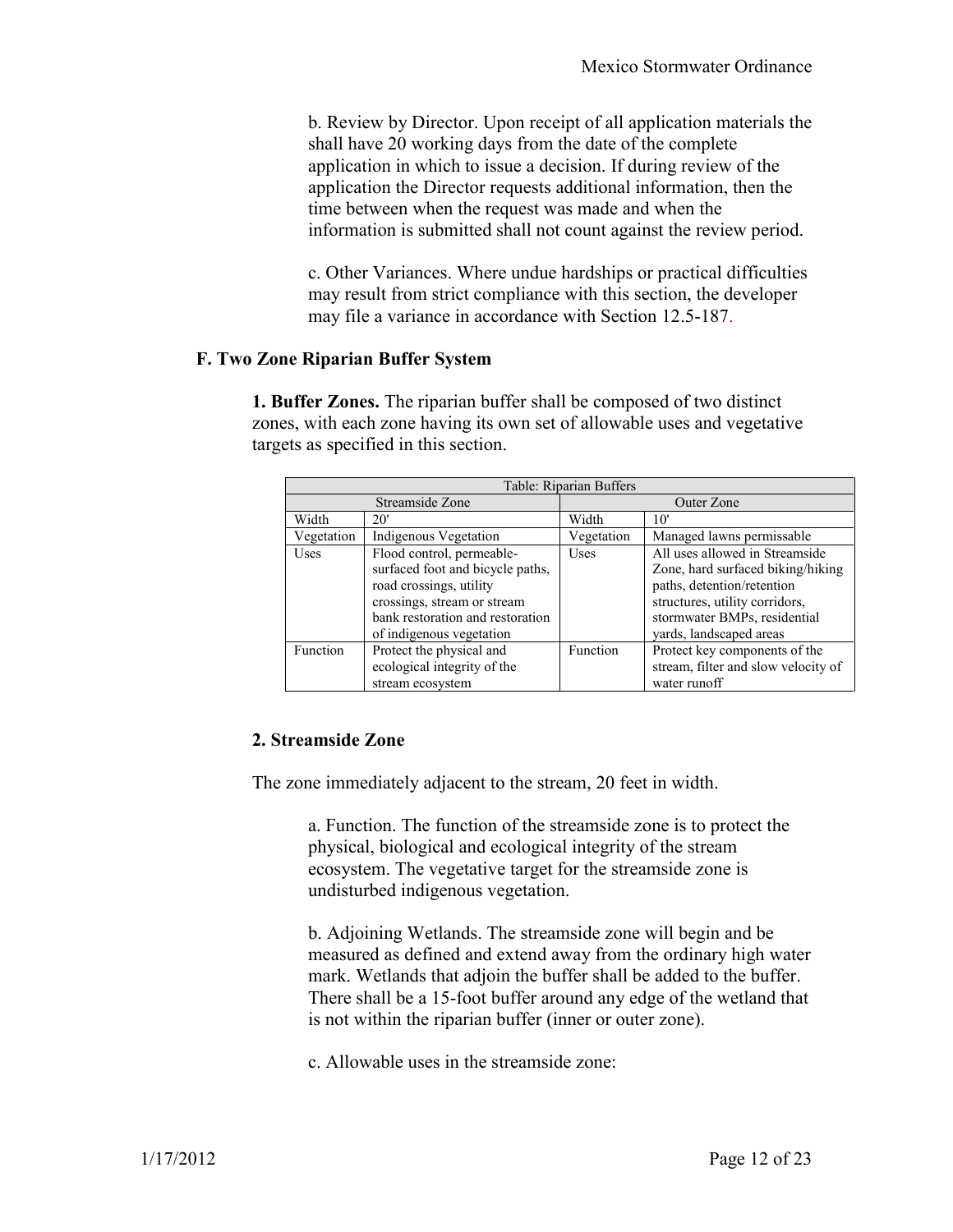- Flood control structures, stream gauging and water quality monitoring equipment, stormwater treatment facilities in accordance with an approved plan
- Utility crossings
- Permeable surfaced foot and bicycle paths
- Road crossings
- Utilities where no practical alternatives exist as determined by the Director.
- Stream restoration, stream bank restoration or restoration of indigenous vegetation in accordance with an approved plan
- Roads, that exist on or before the date of adoption of these regulations, and associated maintenance activities.

d. Restricted uses in the streamside zone. The following uses are prohibited except where incidental to an allowable use:

- Clearing of existing vegetation,
- Grading, stripping or other soil-disturbing practices,
- Filling or dumping,
- Draining the buffer area by ditching, underdrains or other systems,
- Use, storage or application of pesticides, except for the spot spraying of noxious weeds or other species consistent with recommendations of the Missouri Department of Conservation, United States Department of Agriculture or University of Missouri Extension Service
- Storage or operation of motorized vehicles except for maintenance or emergency use.
- Walls, solid fences, chain link fences, woven or welded wire fences
- Structures or any type of impervious surface except as provided above

#### **3. Outer Zone.**

All that part of the riparian buffer that is not a streamside zone.

a. Function. The function of the outer zone is to prevent encroachment into the streamside zone and to filter runoff from residential and commercial development.

b. Adjoining Wetlands. The outer zone will begin at the outside edge of the streamside zone and extend outward, away from the streamside zone. Wetlands that adjoin the buffer shall be added to the buffer. There shall be a 15-foot buffer around any edge of the wetland that is not within the riparian buffer (inner or outer zone).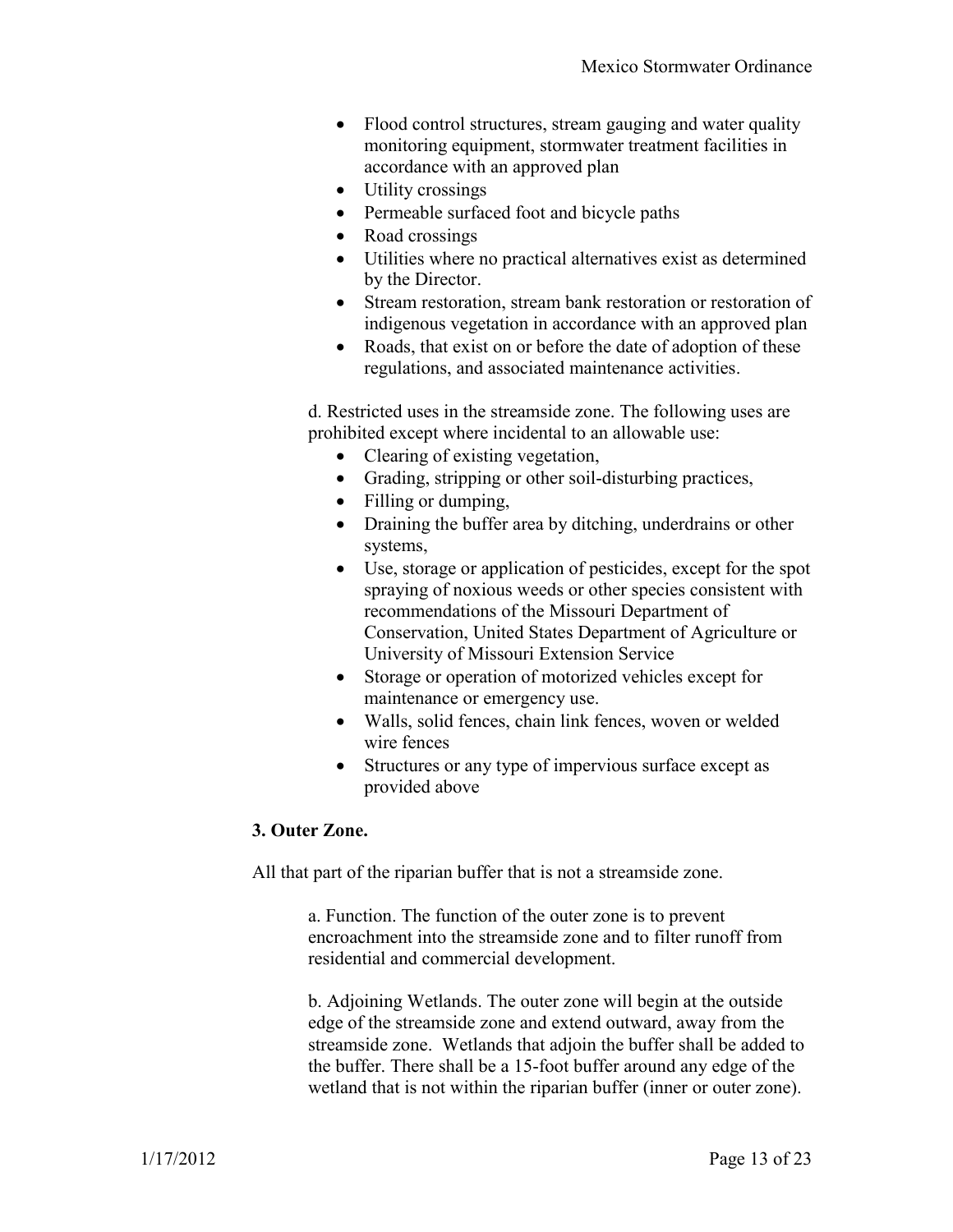- c. Allowable uses in outer zone
	- All uses allowed in the streamside zone
	- Utilities
	- Hard-surfaced biking/hiking paths,
	- Detention/retention structures,
	- Storm water BMPs.
	- Landscaped areas although planting of indigenous vegetation is encouraged.
- d. Restricted Uses in Outer Zone
	- Walls, solid fences, chain link fences, woven or welded wire fences
	- Structures or any type of impervious surface except as provided above

#### **G. Riparian Buffer Management and Maintenance**

**1. Management, Responsible Party**. The riparian buffer, including wetlands and floodplains, shall be managed by the landowner to enhance and maximize the unique value of these resources. Management includes specific limitations on alteration of the natural conditions of the land and vegetation.

## **2. Allowed maintenance practices and activities in the**

**streamside zone of the buffer.** All allowed uses may be maintained subject to the review of the City. Any entity conducting an allowed activity within the streamside zone shall restore any disturbed area to it previous condition or in accordance with a plan approved by the Director. In addition to maintenance of allowed uses, the following maintenance activities may be conducted:

- Roads, bridges, paths, and utilities existing as of the date of adoption of these regulations.
- Removal of diseased or dead trees, brush and trash.
- Maintenance of all City approved improvements, including utilities
- Removal of debris which could cause flooding.
- Selective (spot) spraying of noxious or other vegetation

#### **3. Restricted maintenance practices and activities within the streamside zone of the riparian buffer:**

- Clearing of existing vegetation.
- Soil disturbance by grading, stripping, or other practices.
- Filling or dumping.
- Drainage by ditching, under drains or other systems.
- Use, storage, or application of pesticides.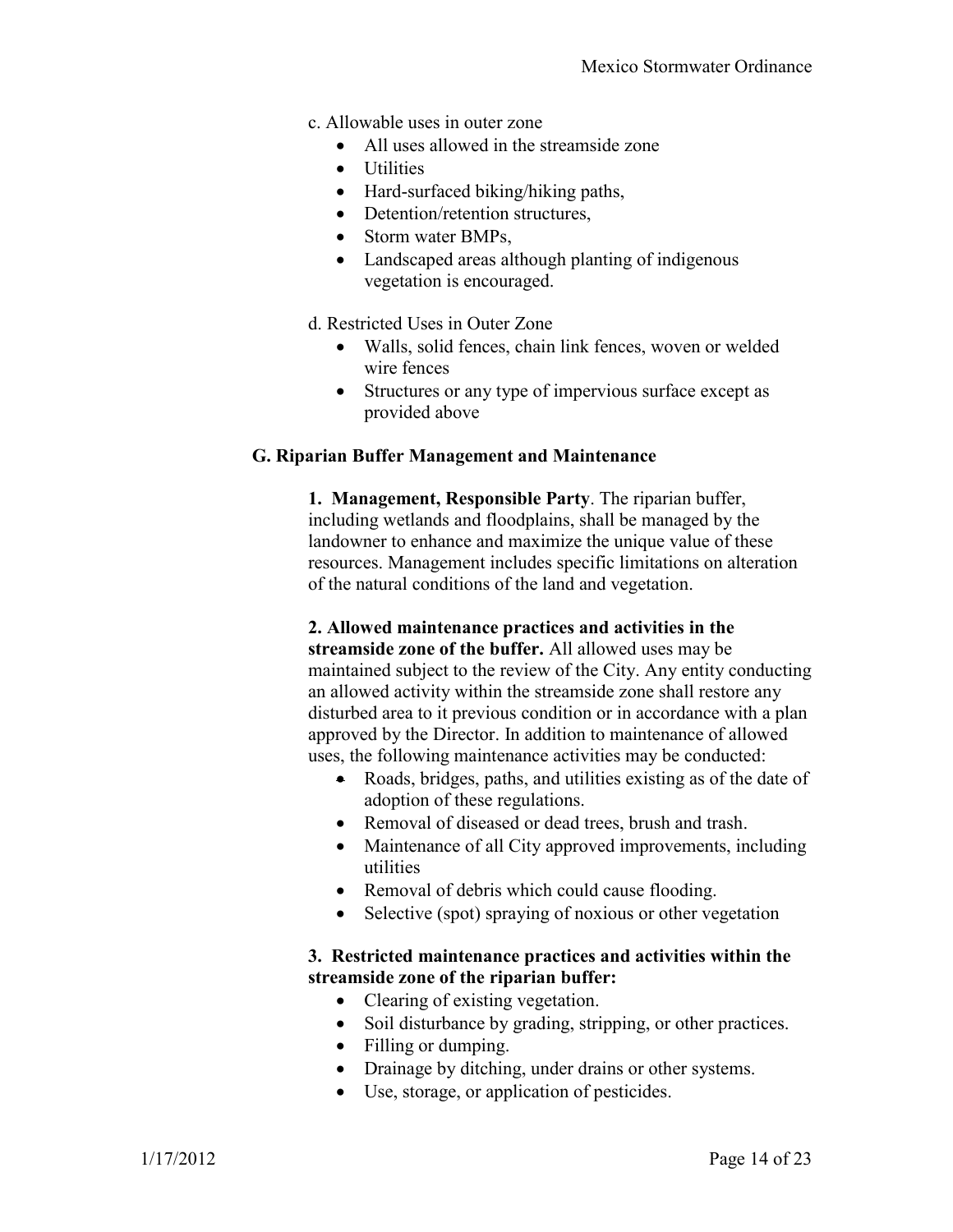Storage or operation of motorized vehicles, except for maintenance and emergency use approved by the City or when operated on a legally established roadway.

#### **4. Allowed maintenance practices and activities within the outer zone of the riparian buffer:**

- All allowed uses.
- All maintenance practices and activities that are allowed in the Streamside Zone.

#### **5. Restricted maintenance practices and activities within the outer zone of the riparian buffer:**

- Structures or buildings except as otherwise allowed by these regulations
- (1) **Stream & Wetland Crossings:** All stream and wetland crossings subject to Section 404 of the Clean Water Act and/or state stream and/or wetland regulations shall minimize impacts on streams and wetlands, to the extent practical and achievable, by crossing streams and wetlands at a right-angle, reducing the footprint of grading and fill, matching the existing stream profile grade, and utilizing bridges, open bottom arches, spans, or other structures that do not restrict or alter stream or wetland hydrology. If multiple parallel culverts are placed within streams and/or wetlands, at least one culvert shall be countersunk at least 10% of the vertical diameter or measurement below the natural channel flowline to allow movement of aquatic organisms. As much as possible, the natural multi-stage channel shape shall be mimicked.
- (2) **Limited Stream Assessment Required**: A limited stream assessment as outlined in the Mexico Stormwater Design Manual is required when construction will enter the stream or streamside buffer zone.

# **12.5-43 STORMWATER QUANTITY CONTROL**

- (1) **Runoff Reduction:** In order to replicate pre-development hydrologic conditions, and to promote baseflow to streams and wetlands, ten percent (10%) of the water quality volume shall be permanently reduced. This may be accomplished by disconnecting impervious areas, maintaining sheet flow to areas of natural vegetation such as riparian corridors and undisturbed forest lands, infiltration practices where soils conditions allow and/or collection and reuse of runoff.
- (2) **Channel Protection Criteria:** The stormwater system shall be designed so that postdevelopment discharges will not erode natural channels or steep slopes. This will protect in-stream habitats and reduce in-channel erosion. The applicant shall use either Tier 1 or Tier 2 performance standards, as applicable, to meet this criterion.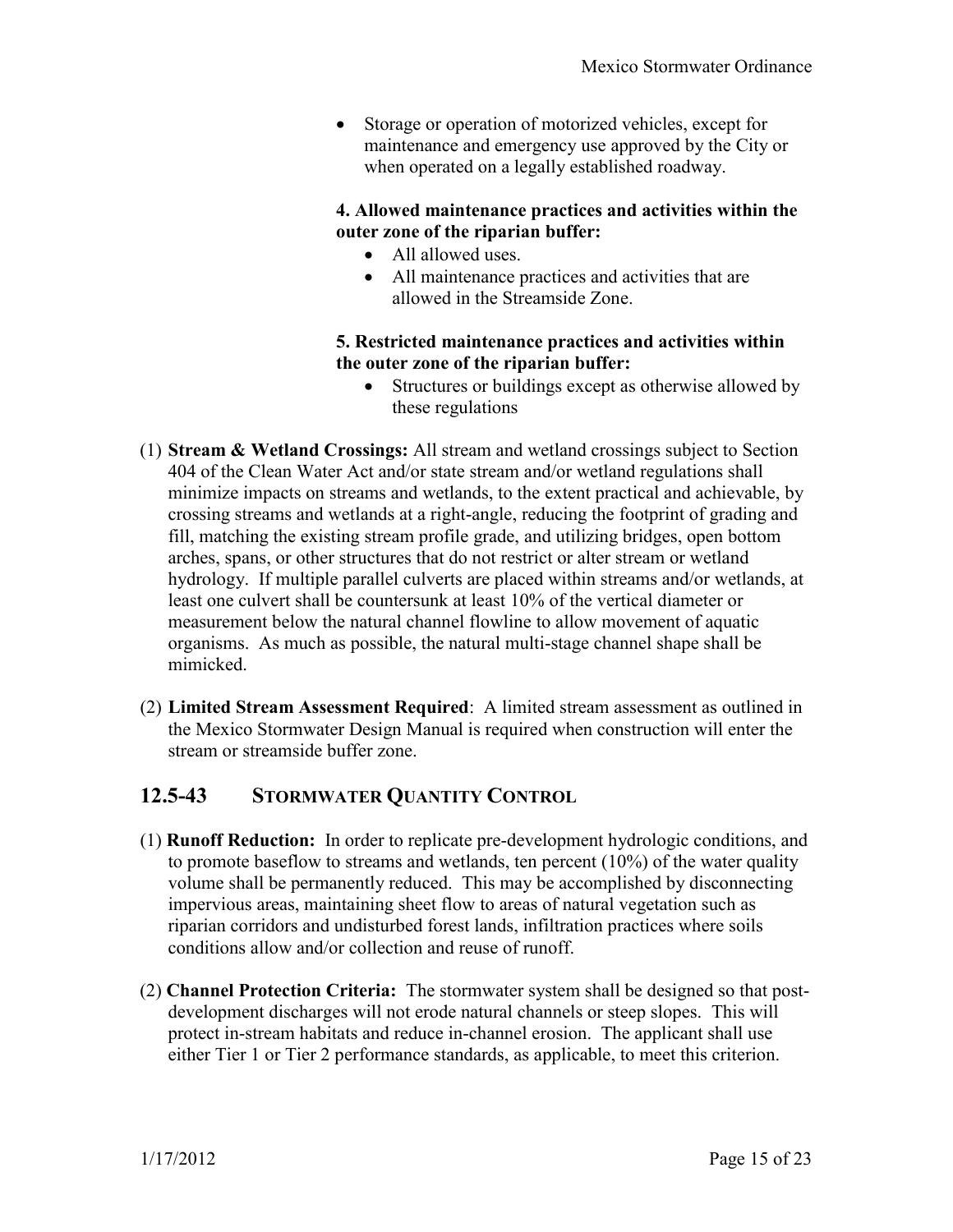A. **Tier 1** P**erformance criteria:** sites having less than 5 acres of land disturbance OR less than 20% post-developed imperviousness on the entire tract shall apply the following performance standards:

- 1. Wherever practical, maintain sheet flow to riparian buffers or vegetated filter strips. Vegetation in buffers or filter strips must be preserved or restored where existing conditions do not include dense vegetation .
- 2. Energy dissipaters and level spreaders must be used to spread flow at outfalls.
- 3. On-site conveyances must be designed to reduce velocity through a combination of sizing, vegetation, check dams, and filtering media (e.g., sand) in the channel bottom and sides.
- 4. If flows cannot be converted to sheet flow, they must be discharged at an elevation that will not cause erosion or require discharge across any constructed slope or natural steep slopes.
- 5. Outfall velocities must be non-erosive from the point of discharge to the receiving channel or waterbody where the discharge point is calculated.

B. **Additional criteria for Tier 2 sites**: Sites greater than 5 acres of land disturbance OR greater than 20% post-developed imperviousness on the entire track shall apply the performance standards in subsection (A), in addition to the following performance standards:

Site design techniques that decrease runoff volumes and peak flows. This shall be accomplished by controlling the post-development peak discharge rate to the predevelopment rate. This criterion shall be met for the 1-year, 24-hour storm event, (or equivalent storm runoff volume using other methodologies). The release rate shall be equal to or less than the 2-year, 24-hour storm event. The Runoff Reduction and WQv measures may be applied towards meeting the storage requirements.

(3) **Flood Control Criteria:** Downstream overbank flood and property protection shall be provided by controlling the post-development peak discharge rate to the predevelopment rate. This criterion shall be met for the 10-year, 24-hour storm event on residentially zoned properties and the 25-year, 24 hour storm event on non-residentially zoned properties.

Stormwater BMPs that impound water shall demonstrate that the 100-year storm can safely pass through the structure without creating damaging conditions downstream.

The Director may waive some or all of the requirements of this section as specified in  $(A)$ ,  $(B)$ ,  $(C)$ ,  $(D)$  or  $(E)$  below:

A. **Discharge to Large Waterbody:** The land development discharges directly to a flood plain, major river or waterbody and the Director determines that waiving the flooding criteria will not harm public health and safety. The applicant shall secure drainage easements from any downstream property owners across whose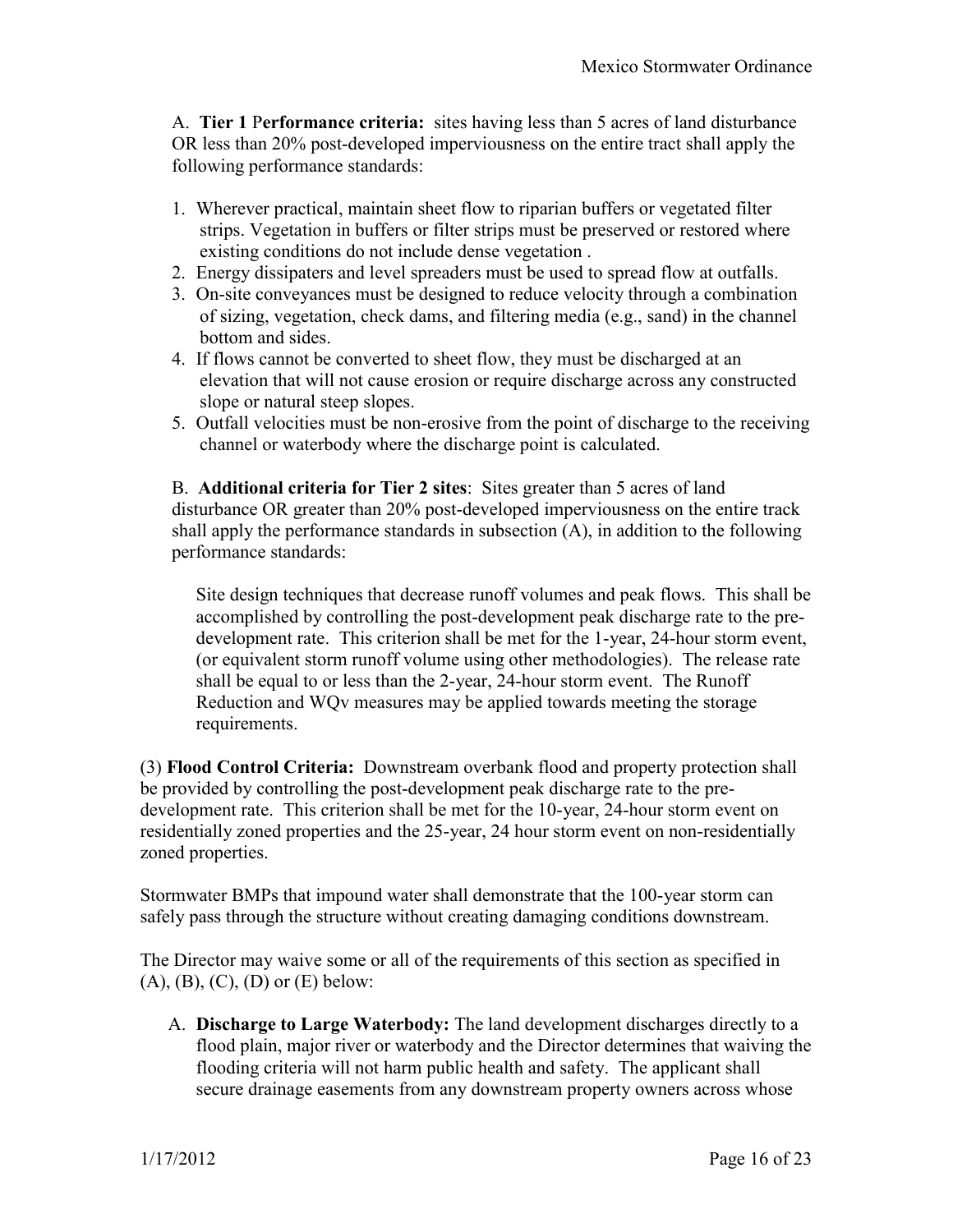property the runoff must flow to reach the flood plain, major river or waterbody. The applicant shall also demonstrate that any piped or open-channel system in which the runoff will flow has adequate capacity and stability to receive the project's runoff plus any off-site runoff also passing through the system.

- B. **Insignificant Increases in Peak Flow:** The land development results in insignificant increases in peak flow rates.
- C. **Alternative Criteria Provided:** The land development is subject to a floodplain study that recommends alternative criteria for flood control.
- D. **Increases in Downstream Peak Flows or Flood Elevations:** The application shows that complying with the requirements of this section will result in increases in peak flows or downstream flooding conditions due to coincident peaks from the site and the contributing watershed or another factor.
- E. **Site Constraints:** Areas characterized by high water table, shallow bedrock, , contaminated soils, and other constraints may be subject to reduced volume control requirements. The Director may impose reasonable conditions in granting such a waiver.

When seeking a waiver in accordance with either  $(A)$ ,  $(B)$ ,  $(C)$ ,  $(D)$  or  $(E)$  above, the applicant shall demonstrate that stormwater discharges will not unreasonably increase the extent, frequency, or duration of flooding at downstream properties and structures or have an unreasonable adverse effect on streams, aquatic habitats, and channel stability. In making its determination to allow full or partial waivers, the Director shall consider cumulative impacts and also the land development's adherence to the land use plans and policies of the City of Mexico, including the promotion of infill and redevelopment in particular areas.

# **12.5-44 STORMWATER QUALITY CONTROL**

- (1) **Water Quality Protection:** In order to protect the receiving waters from nonpoint source pollution, the remainder of the water quality volume that was not removed through runoff reduction, shall be treated through filtration BMPs such as sand filters, vegetated swales, or proprietary products.
- (2) **Treatment of the Water Quality Volume:** Post-development runoff from the water quality rainfall event that is not permanently removed through the application of the runoff reduction criterion shall be captured and treated in a water quality BMP to prevent or minimize water quality impacts from land development. Up to 10%, of a site's total impervious surface may discharge in a sheet flow condition through existing established vegetation such as may exist in a riparian buffer without otherwise being treated.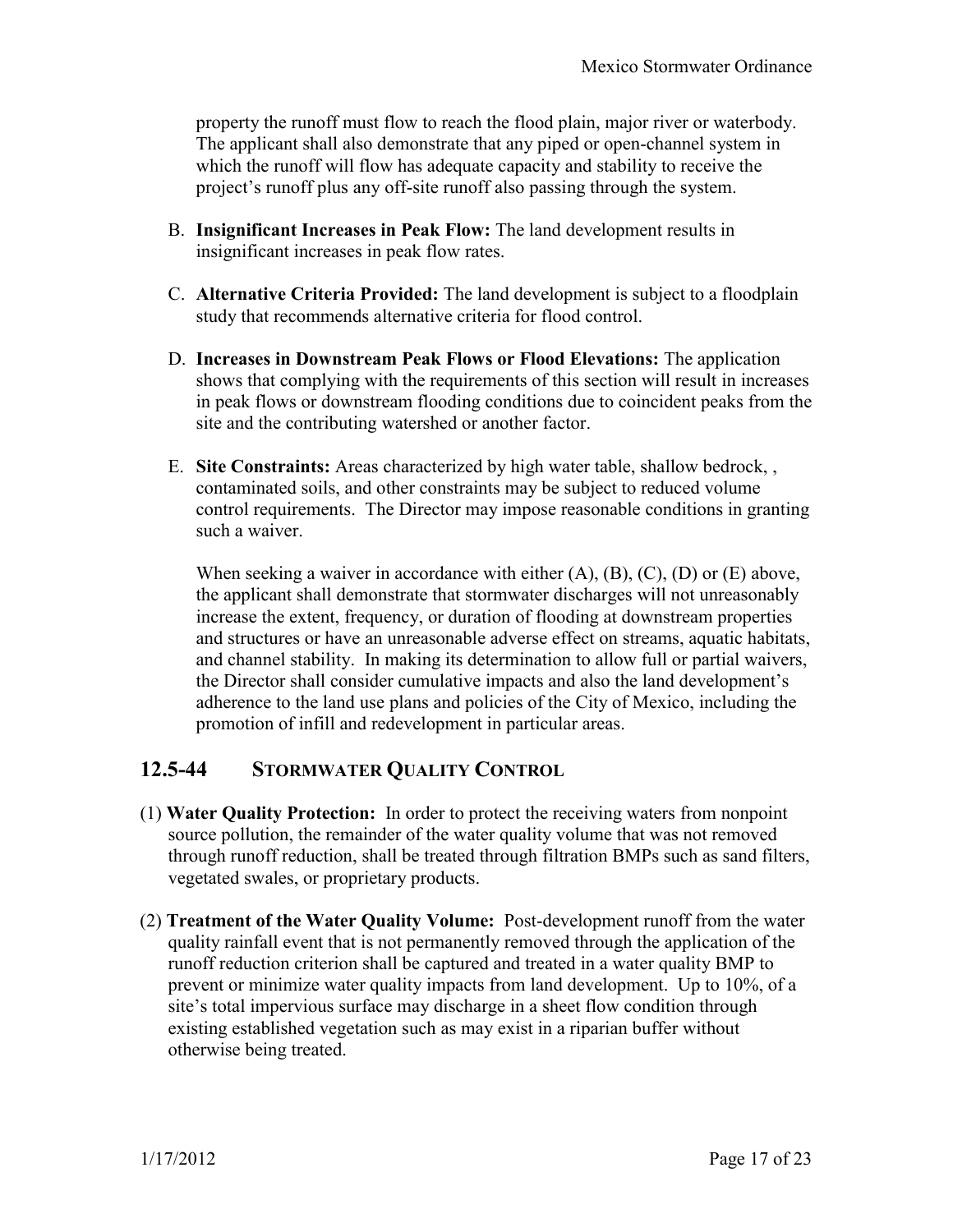- (3) **Treat Entire Land Development:** The stormwater design shall provide for treatment of runoff from the water quality rainfall event to the maximum extent practicable through the use of structural and non-structural BMPs. Up to 10% of a site's total impervious surface may discharge in a sheet flow condition in a non-erosive manner through existing established vegetation such as may exist in a riparian buffer without otherwise being treated.
- (4) **Landscape Plan:** The design of vegetative stormwater BMPs shall include a landscape plan detailing both the vegetation to be in the practice and how and who will manage and maintain the vegetation.
- (5) **Treatment of Off-Site Stormwater:** Off-site stormwater conveyed through a land development shall be placed within an easement and conveyed in a manner that does not increase upstream or downstream flooding. Off-site stormwater shall be conveyed around on-site stormwater BMPs, unless the facilities are designed to manage the off-site stormwater.

### **12.5-45 REDEVELOPMENT**

Land development that qualifies as redevelopment shall meet one of the following criteria:

- (1) **Reduce Impervious Cover:** Reduce existing site impervious cover by at least 20%.
- (2) **Provide Treatment:** Provide runoff reduction and water quality treatment for at least 20% of the site's pre-development impervious cover and 100% of any new impervious cover through stormwater BMPs designed in accordance with the criteria in Sections 4.2 through 4.3 and the Mexico Stormwater Design Manual.
- (3) **Apply Innovative Approaches:** Utilize innovative approaches to reduce stormwater impacts across the site.
- (4) **Provide Off-Site Treatment:** Provide equivalent stormwater treatment at an off-site facility within the same watershed and as immediately downstream of the site as feasible.
- (5) **Address Downstream Issues:** Address downstream channel and flooding issues through channel restoration, increase in existing system capacity and/or other off-site remedies.
- (6) **Combination of Measures:** Any combination of (1) through (5) above that is acceptable to Mexico Public Works.

### **12.5-46 ENVIRONMENTALLY SENSITIVE AREAS**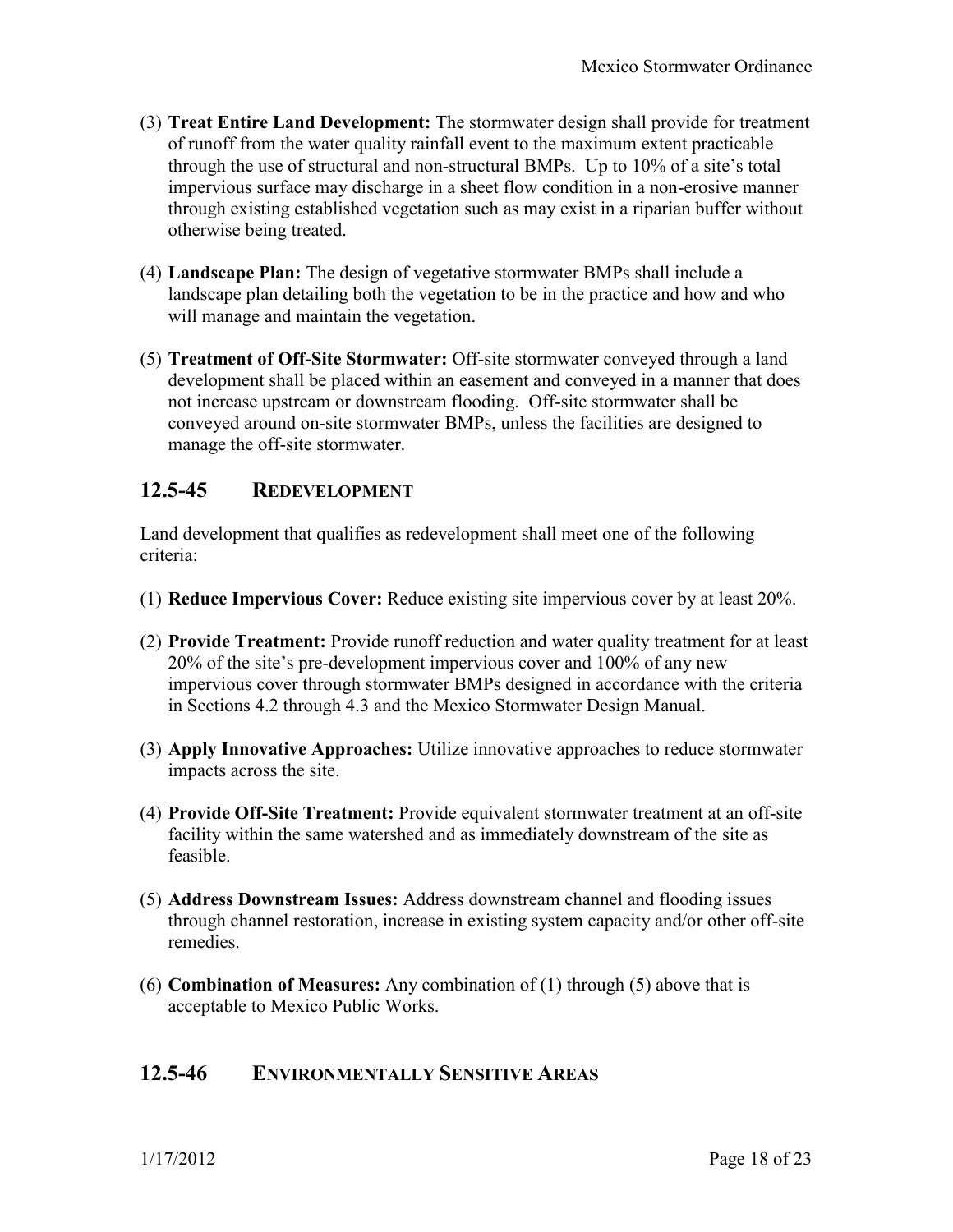This section shall be applicable to all land development, including, but not limited to, site plan applications, subdivision applications, and grading applications, in or draining to an environmentally sensitive area that disturbs more than one (1) acre. These provisions apply to any stormwater discharge or drainage on new development or redevelopment sites within The City of Mexico that meets one or more of the following criteria:

- A. Within 1000 feet of and draining to a losing stream\*, Outstanding National or State Resource Water\* or a water body identified as critical habitat for endangered species;
- B. Within 100 feet of a Class P Stream\*;
- C. Within 1000 feet of and draining to, or changes the site hydrology of, a jurisdictional wetland as defined by the U.S. Army Corps of Engineers; or
- D. Runoff that discharges to a groundwater point recharge feature such as a sinkhole or other direct conduit to groundwater such as a cave.

\*See listings in Missouri Water Quality Standards 10 CSR 20-7.031.

- (1) **General Stormwater Management:** Drainage patterns for proposed development must be designed to protect sensitive areas from the effects of runoff from developed areas, and to maintain the drainage areas of groundwater recharge features in a natural state. Special controls must be used where necessary to avoid the effects of erosion, sedimentation, and/or high rates of flow.
- (2) **Buffer zone limitations and prohibitions:** The natural vegetative cover must be retained within a buffer zone described in this section,. All construction activities including grading and filling are prohibited. Additionally, wastewater disposal or irrigation is prohibited.
- (3) **Buffer zone widths:** The following buffer widths are required to reduce construction activities and retain the natural vegetative cover in unique and environmentally sensitive areas throughout the City.
	- A. Point Recharge Feature (Sinkholes): For a point recharge feature, the buffer zone coincides with the topographically defined drainage area, except that the width of the buffer zone from the edge of the sensitive area shall not be less than 150 feet, or greater than 300 feet from the sinkhole eye.
	- B. Wetlands: For a wetland, the buffer zone shall be at least 15 feet.
	- C. Outstanding Resource Waters/Losing Streams: For national or state outstanding resource waters, the buffer zone shall be twice that of the regulatory riparian buffer.
	- D. Other Features: For other environmentally sensitive areas, the buffer zone shall be at least 50 feet.
- (4) **Wetland Protection:** Wetlands meeting the Army Corps of Engineers definition of a jurisdictional wetland must be protected in all watersheds. Protection methods for wetlands include: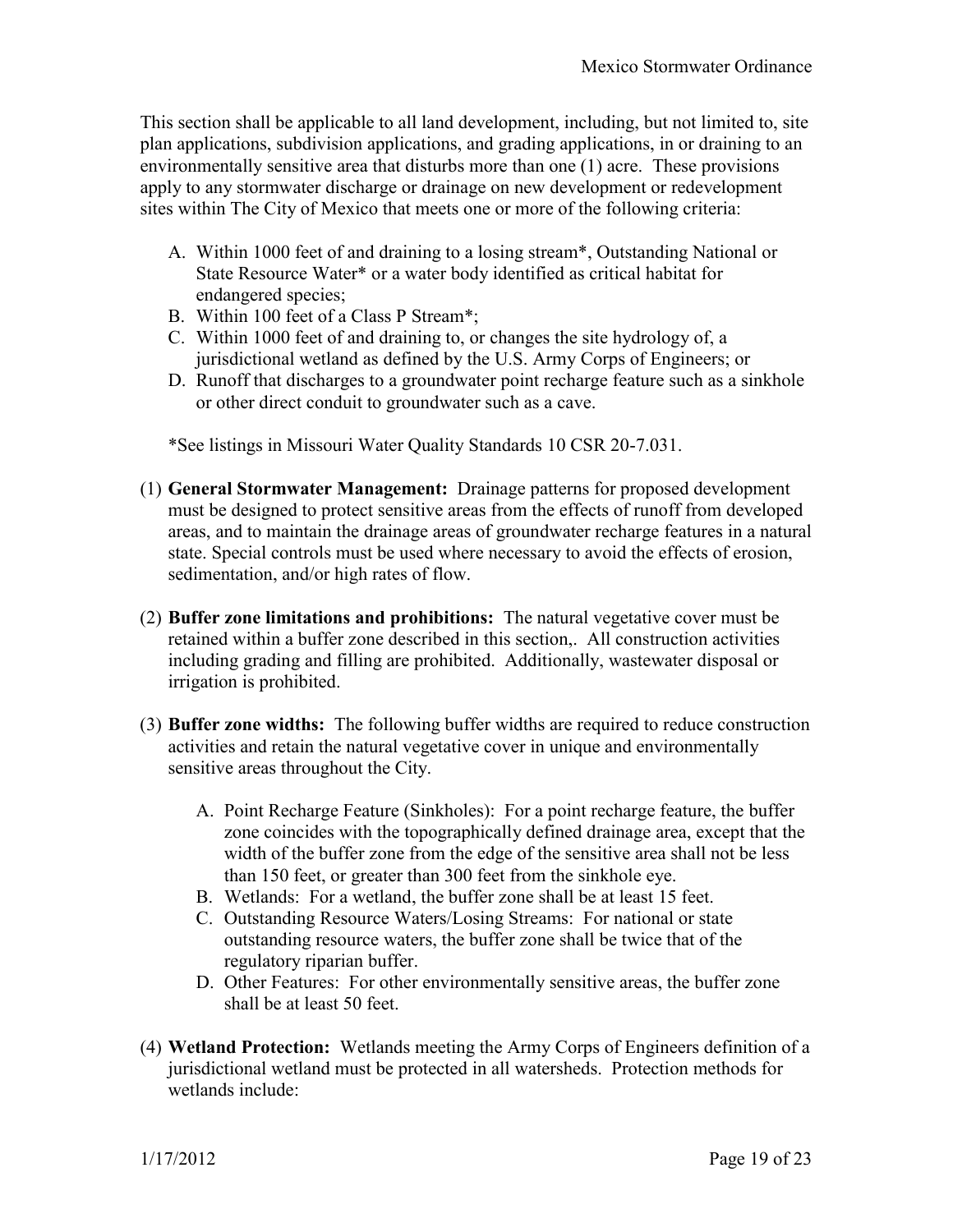- A. Appropriate setbacks that preserve the wetlands or wetland functions;
- B. Wetland mitigation, including wetland replacement;
- C. Wetland restoration or enhancement.

The Director may approve the removal and replacement of a wetland as approved by the U.S. Army Corps of Engineers or the elimination of setbacks from a constructed wetland that is primary use is for water quality control.

# **Article V. Ongoing Maintenance for Stormwater BMPs**

## **12.5-100 GENERAL MAINTENANCE REQUIREMENT**

All stormwater facilities and BMPs shall be maintained in accordance with the approved and recorded stormwater maintenance agreement and stormwater maintenance plan. If no maintenance agreement or plan is in place, the owner shall maintain the facility as it was designed in order to continue the mitigation of stormwater quantity and quality impacts. This maintenance shall include removal of overgrown vegetation, repair of erosion, repairs to any inlet/outlet structures, and removal of excess silt or any other maintenance deemed necessary to provide said mitigation. The design of stormwater facilities shall incorporate maintenance accommodation and long-term maintenance reduction features.

#### **12.5-101 MAINTENANCE RESPONSIBILITY**

The responsible party named in the recorded stormwater maintenance agreement (Section 3.7) shall maintain in good condition and promptly repair and restore all structural and non-structural stormwater facilities and BMPs and all necessary access routes and appurtenances (grade surfaces, walls, drains, dams and structures, vegetation, erosion and sedimentation controls, and other protective devices) in order to maintain the mitigation of stormwater quantity and quality impacts. Such repairs or restoration and maintenance shall be in accordance with the approved stormwater management design plan, the stormwater maintenance agreement, and the stormwater maintenance plan.

### **12.5-102 INSPECTION**

The City shall be permitted to enter and inspect facilities subject to regulation under this ordinance as often as may be necessary to determine compliance with this ordinance. If the site has security measures in force which require proper identification and clearance before entry into its premises, the responsible party shall make the necessary arrangements to allow access to representatives of the City.

Unreasonable delays in allowing the City access to a permitted facility is a violation of a storm water discharge permit and of this ordinance.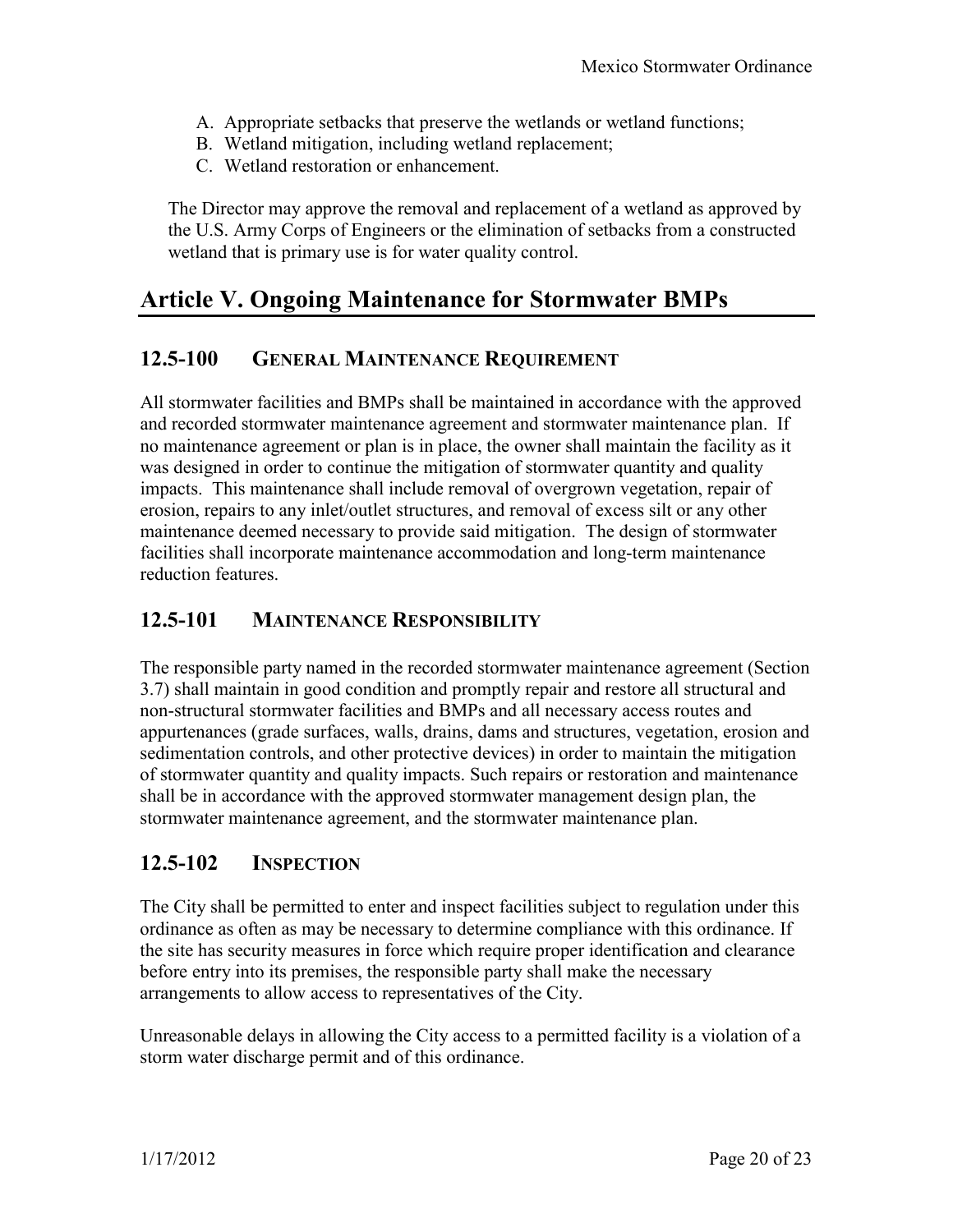If the City has been refused access to any part of the premises from which stormwater is discharged, and is able to demonstrate probable cause to believe that there may be a violation of this ordinance, or that there is a need to inspect and/or sample as part of a routine inspection and sampling program designed to verify compliance with this ordinance or any order issued hereunder, or to protect the overall public health, safety, and welfare of the community, then the City may seek issuance of a search warrant from any court of competent jurisdiction.

#### **12.5-103 RECORDS OF MAINTENANCE ACTIVITIES**

The responsible party shall make records of the installation and of all maintenance and repairs, and shall retain the records for at least five (5) years. These records shall be made available to the Director or his representative during inspection of the facility and at other reasonable times upon request.

#### **12.5-104 FAILURE TO PROVIDE ADEQUATE MAINTENANCE**

In the event that the stormwater BMP has not been maintained and/or becomes a danger to public safety or public health, the Director shall notify the responsible party by registered or certified mail. The notice shall specify the measures needed to comply with the maintenance agreement and the maintenance plan and shall specify that the responsible party has thirty (30) days or other time frame mutually agreed to between the Director and the responsible party, within which such measures shall be completed. If such measures are not completed, then the Director shall pursue enforcement procedures pursuant to Section 9 of this Ordinance.

If a responsible person fails or refuses to meet the requirements of an inspection report, maintenance agreement, or maintenance plan the Director, after thirty (30) days written notice (except, that in the event the violation constitutes an immediate danger to public health or public safety, 24 hour notice shall be sufficient), may correct a violation of the design standards or maintenance requirements by performing the necessary work to return the BMP to proper working condition. The Director may assess the responsible party for the cost of repair work which shall be a lien on the property, or prorated against the beneficial users of the property, and may be placed on the tax bill and collected as ordinary taxes by the City of Mexico.

### **12.5-105 REQUIRED EASEMENTS**

Whenever improvements to land are made, easements for the stormwater management facilities including structural facilities, engineered channels and overflow paths, shall be provided across private property. Easements through existing developments shall be obtained as deemed necessary. Drainage easements shall include access from a convenient public street or parking lot. Minimum dimensions are as follows: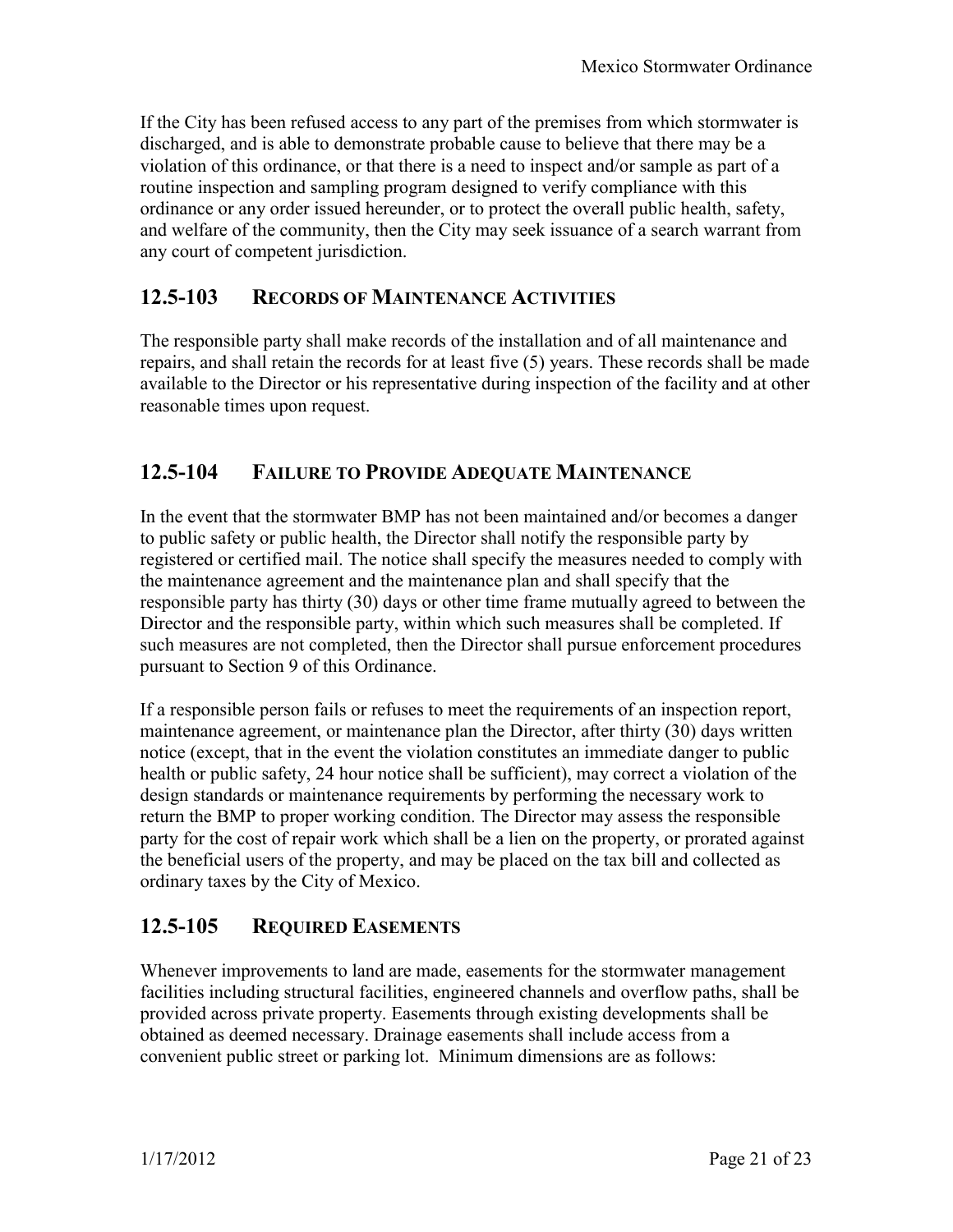1. Where a storm drain consists of a closed conduit, the width shall be the greater of fifteen (15) feet or the sum of the conduit diameter and twice the cover depth over the conduit.

2. Where the drainage system consists of an engineered channel, easements shall at a minimum be as wide as the top of bank width plus ten (10) feet each side.

3. The width of the easement must contain the overflow from the 100 year (1% annual chance) storm event and shall indicate the highest expected water surface elevation of said event.

4. Access easements to and around detention/retention facilities shall be a minimum of fifteen (15) feet wide with cross slopes less than 5 horizontal to 1 vertical in order to be safely accessible by a vehicle unless otherwise approved by the Director.

#### **12.5-106 INTERFERENCE AND DAMAGE**

No person shall damage, discharge or place any substance into the drainage system which will or may cause obstruction to flow or other interference with the operation of the stormwater drainage system. Any person violating this section or damaging the stormwater drainage system shall be liable to the City for all expense, loss or damage incurred by the City due to such violation or damage, in addition to any other penalties set forth herein.

### **Section 12.5-161 STORMWATER DISCHARGE PERMIT**

- (1) **Authorization to Discharge to MS4:** If runoff from a land development will flow to a municipal separate storm sewer system (MS4) or other publicly-owned storm sewer system, then the applicant shall obtain authorization from the system's owner to discharge into the system. The applicant must demonstrate that the system has adequate capacity for any increases in peak flow rates and volumes.
- (2) **Permit Required:** No stormwater drainage facility shall be constructed, altered or reconstructed without a stormwater discharge permit. To obtain a permit, the application form provided by the City shall be completed and plans must be submitted for review and approval of the Director. All such construction shall comply with the general requirements and design procedures, as set forth in this chapter, and the criteria of the Mexico Stormwater Design Manual.
- (3) Prior to the issuance by the City of a permit for any type of construction on land greater than 1 acre, the property owner, the developer or their agent shall have a stormwater management plan approved by the City in accordance with Section 3. The property owner, developer or their agent shall, at his own expense, submit necessary plans, designs and specifications to the City for review and approval. This plan shall: